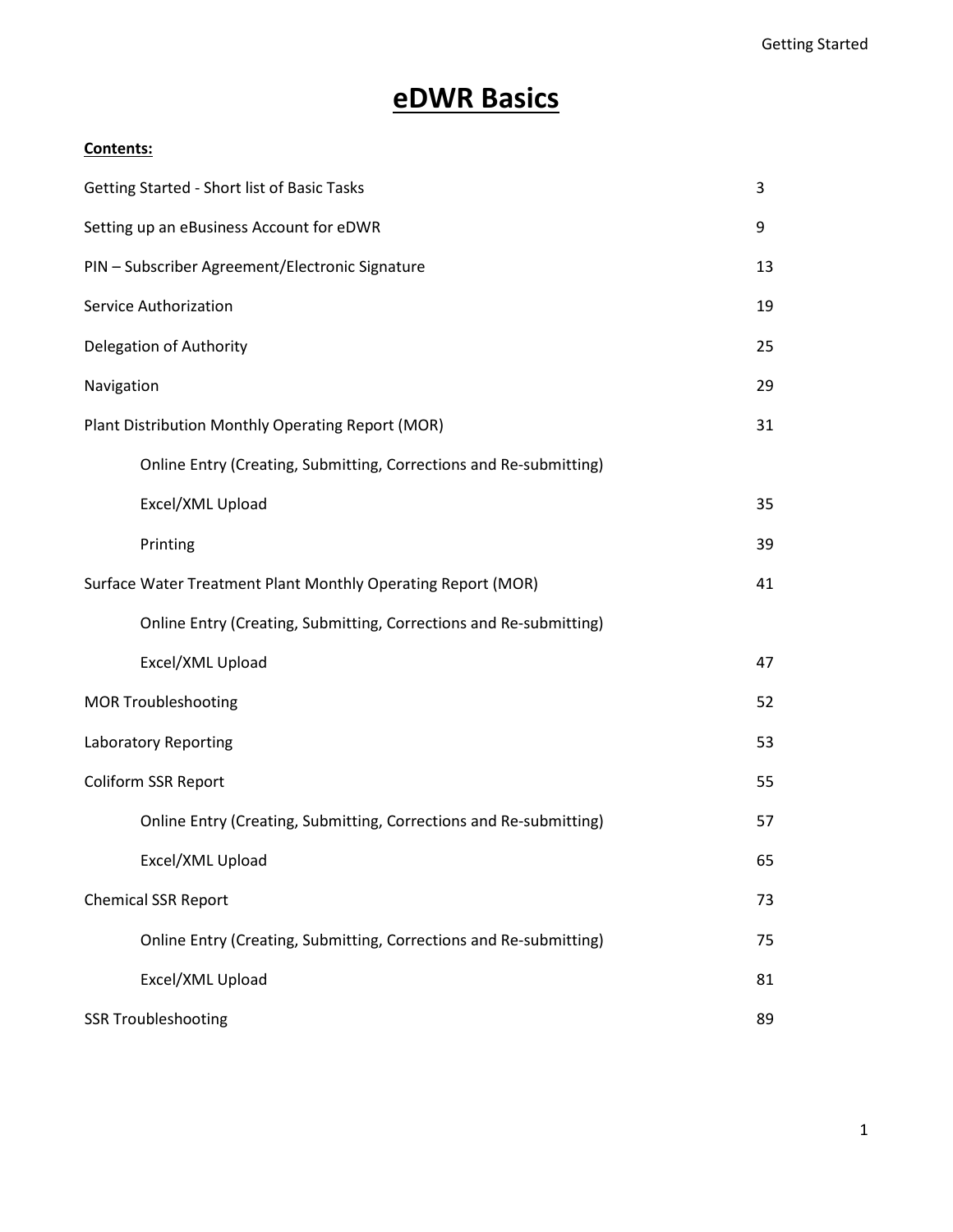Getting Started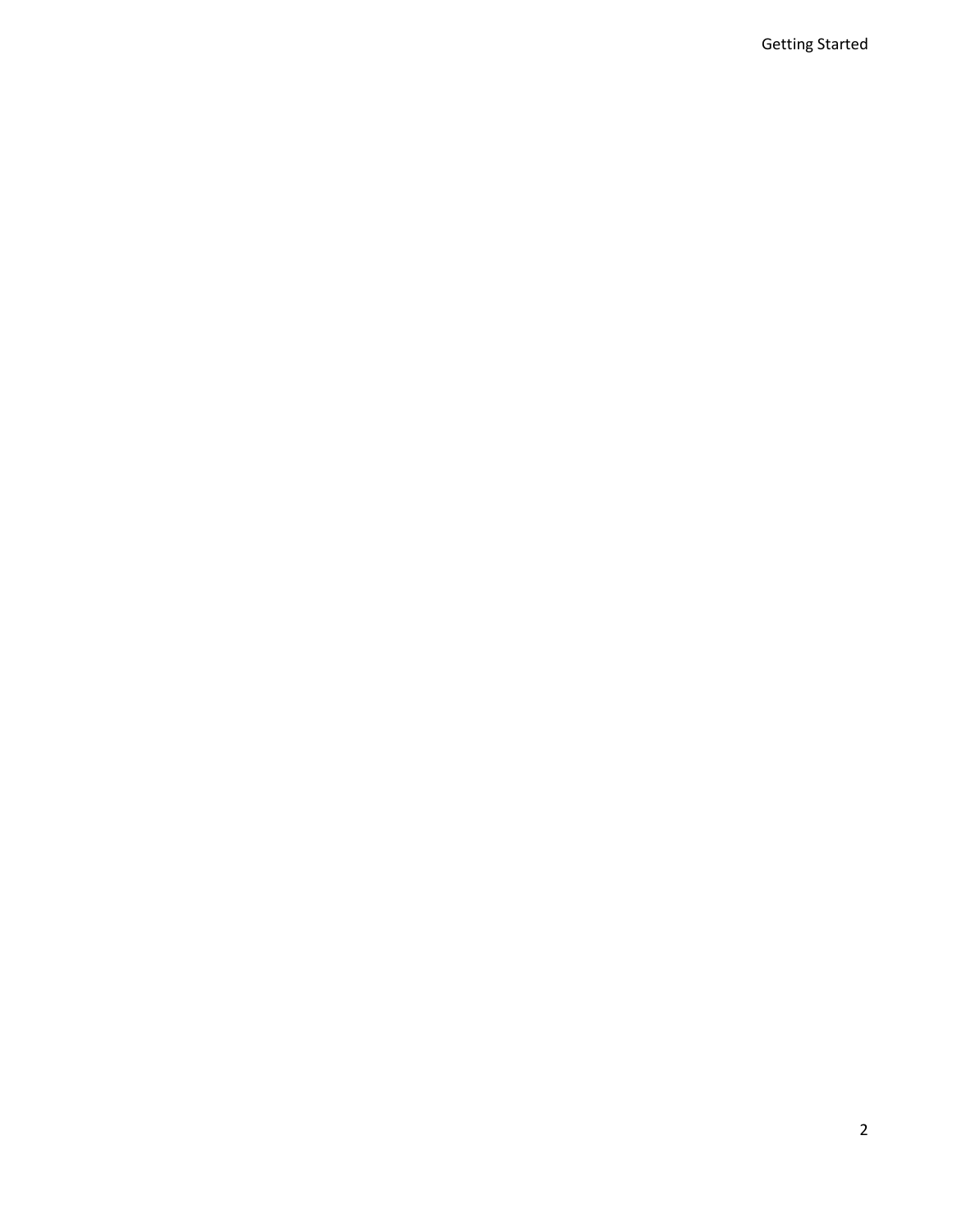## **eDWR Basics**

In order to start using the eDWR system, the operator of record and/or responsible official for the PWS will need to complete the following steps:

- 1. Create an account on the eBusiness center:
	- a. Go to<https://ebiz.epa.ohio.gov/> and select the link "Create New Account".
	- b. Enter a User ID. The user id identifies you, the user, not your water system or company. The user id stays with you if you were to change jobs
	- c. Enter your first name, last name
	- d. Enter your job title….Operator, Superintendent…..
	- e. Enter a password for your account. The password has to meet the following requirements:
		- i. 8 characters long
		- ii. At least one uppercase letter
		- iii. At least one number
		- iv. At least one special character  $(-, #, *...)$
		- v. Example: BT4326-bt
	- f. Enter a hint that will help you remember what your password if you were ever to forget it.
	- g. Enter your home address,
	- h. Enter your email address. This should be an address that we can contact you if there is a problem with your report.
	- i. Enter your phone number. This should be a number that we can reach you at if there is a problem with one of your reports. So this should be your work or cell number.
	- j. Optional Enter another email address. This will only be used if the primary address is no longer a valid address.
	- k. Enter a security question and answer. This will be used by the help desk to verify they are speaking to you if they get a call regarding your account.
	- l. At the bottom will be a "Submit" button.
	- m. If everything is complete, the account will be created and you will be able to Log into the eBusiness center with the password and user id that you just created.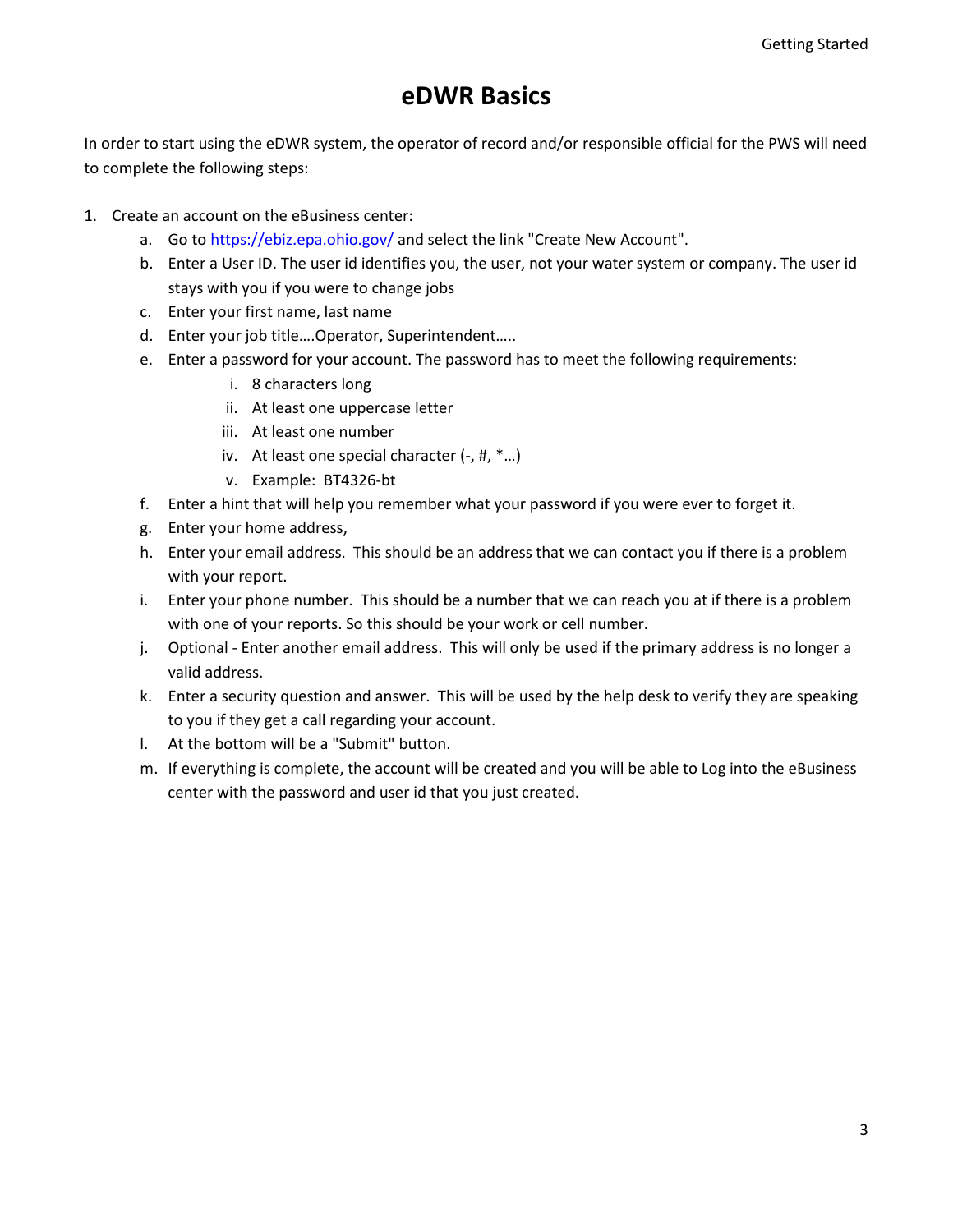- 2. Request a PIN (electronic signature):
	- a. Log into the eBusiness center with your password and user id.
	- b. Scroll about half way down the page to the section labeled "My Tasks".
	- c. Select the link to create or apply for a new PIN.
	- d. Verify your account information:
		- i. The account information for your PIN should be your home address and phone number. This is where we will mail your PIN.
		- ii. Re-enter or confirm your email address.
		- iii. Ask and answer five security questions. (You make up the questions and give the answers.)
		- iv. At the bottom select the "Request PIN" button.
		- v. If all of the information is complete, the page will indicate the request is complete. The subscriber agreement must be printed, completed and mailed to the agency.
	- e. Select the link labeled "Subscriber Agreement":
		- i. Open the document;
		- ii. Print the document; and,
		- iii. Follow the printed instructions.
		- iv. Sign the subscriber agreement in front of a Notary and mail to the Ohio EPA.
	- f. This PIN is your signature, so do not share it. If someone else needs to be allowed to submit, they will need their own account and PIN.
	- g. The PIN will be mailed to your address. It should take somewhere from 5-7 days to get the PIN returned. When you receive the PIN, you will need to "Activate" the PIN. There will be a link in the "My Tasks" section of the ebusiness home page for you to activate the PIN.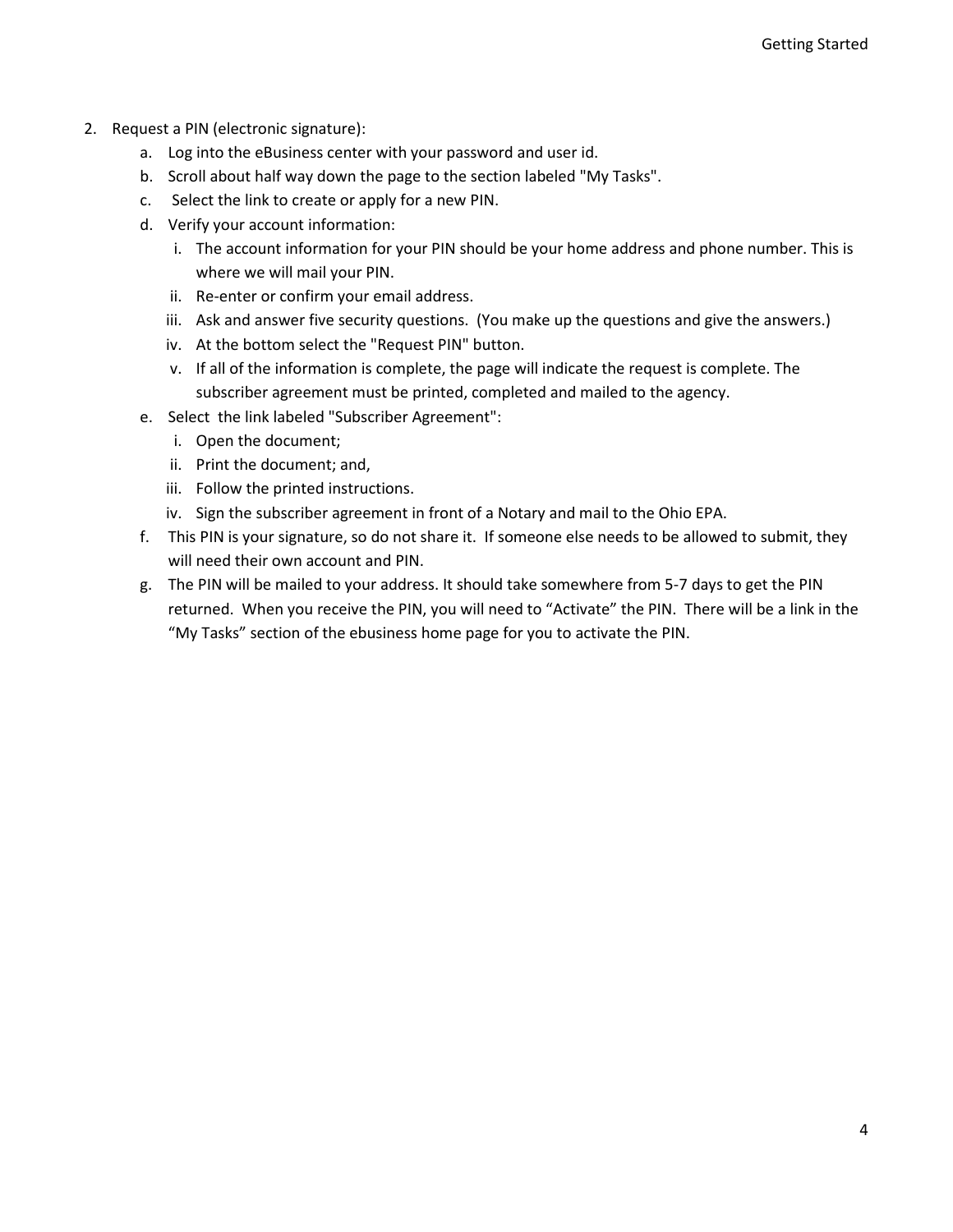- 3. Associate yourself to the PWS (Service Authorization):
	- a. Log into the eBusiness center with your password and user id.
	- b. On the home page, there is a list of "Available Services" .
	- c. In the same row as eDrinking Water Reports, **select the view/edit link** under the facilities column. (Fourth column)
	- d. Select "add facility" button.
	- e. Enter the PWS ID in the first search box, labeled "Regulatory Program ID" (Do not fill out any additional fields for your search).
	- f. Click "Search".
	- g. The PWS should be returned in the search
	- h. Select the "Agency Core ID" link for your PWS:
		- i. This will return to where you started in step "d", but with the PWS in the list at the bottom.
		- ii. If you have additional water systems to report for, you may select add facility and search again (Step d)
	- i. Click the "Next" button in the bottom right corner
	- j. Check the Check Box for "Certify/Submit" and then click the "Submit eDWR Service Request" button.
	- k. The service request is complete, however the hard copy Service Authorization Form must be printed signed and sent to Ohio EPA for approval.
	- l. Select the link labeled "Division of Drinking and Ground Waters":
		- i. Open the document;
		- ii. Print the document; and,
		- iii. Follow the printed instructions.
	- m. In addition to the Service Authorization Form, you will need to provide a letter indicating your "Proof of relationship to the facility". This letter needs to state your relationship to the PWS. For Example, "I am the designated operator at the village of XXXX". This letter should be written on company or water system letterhead.
	- n. Sign and fax the documents to (614) 644-2909, Attention: Brian Tarver, or mail to: Ohio EPA, Division of Drinking and Ground Waters P.O. Box 1049 Columbus, OH 43216-1049 Attn: Brian Tarver
	- o. Once approved you will receive an email from the ebusiness center.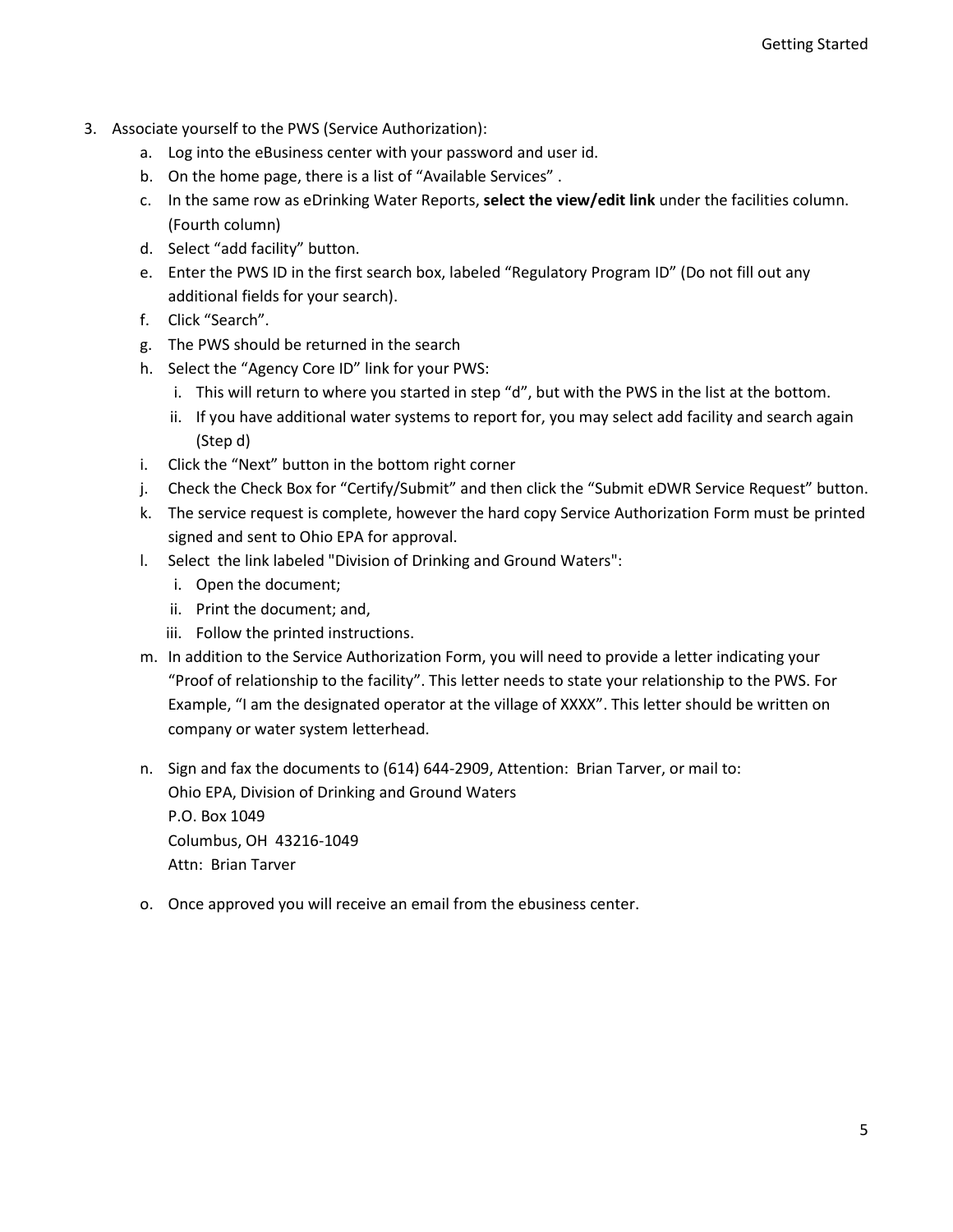#### **To re-print the Service Authorization Form –**

- 1. Log into the eBusiness Center
- 2. Scroll to the My Tasks section of the home page and select the link labeled "View eDrinking Water Reports Service Authorization For……"
- 3. Select the link labeled "Division of Drinking and Ground Waters":
	- a. Open the document;
	- b. Print the document; and,
	- c. Follow the printed instructions.
- 4. Print, sign and fax the document to (614) 644-2909, Attention: Brian Tarver, or mail it to:

Ohio EPA, Division of Drinking and Ground Waters P.O. Box 1049 Columbus, OH 43216-1049 Attn: Brian Tarver

#### **Delegation:**

- 1. To Delegate, log into the ebusiness center.
- 2. From the home page select the "View/Edit" link under the delegations column in the same row as eDrinking Water Reports
- 3. Select the "Add User" Link under the PWS.
- 4. Select the "Add Account" link
- 5. Enter the user's name OR user id and click search
- 6. Select his/her name and click next
- 7. Click Delegate
- 8. Select either the Prepare/Review or the Certify/Submit privilege. (this is where you decide what rights he or she has) Click Submit.
- 9. Enter your PIN and security answer and click submit.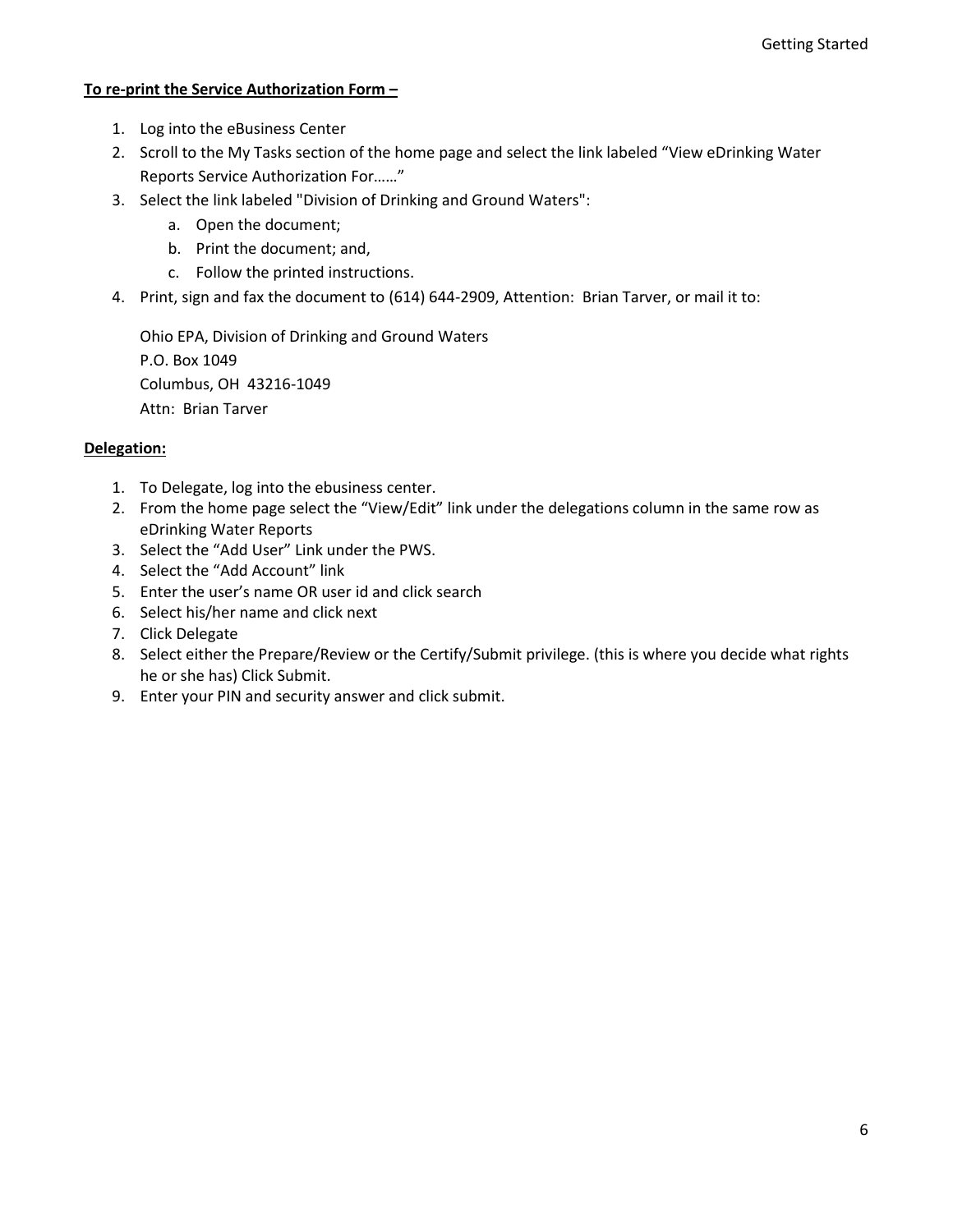#### **Update Account Information:**

Account information must be kept up-to-date and accurate. Account information includes your address, email address, phone number and company. Users need to keep this information current.

- 1. Log into the eBusiness Center.
- 2. Select My Account (upper left)
- 3. Select Update account
- 4. Edit any out of date information and save.

#### **Update PIN Information:**

PIN information includes your security questions and answers as well as your mailing address.

- 1. Log into the eBusiness Center.
- 2. Select My Account (upper left)
- 3. Select PIN Management Update PIN holder information
- 4. Enter your PIN and Security answer
- 5. Edit any out-of-date information and save.

#### **Re-Issue PIN:**

If you have lost your PIN, you may request that it be re-issued. Note, your mailing address MUST be correct for you to receive your re-issued PIN.

- 1. Log into the eBusiness Center.
- 2. Select My Account (upper left)
- 3. Select PIN Management Re-Issue PIN
- 4. Your original PIN will be re-printed and mailed to your address.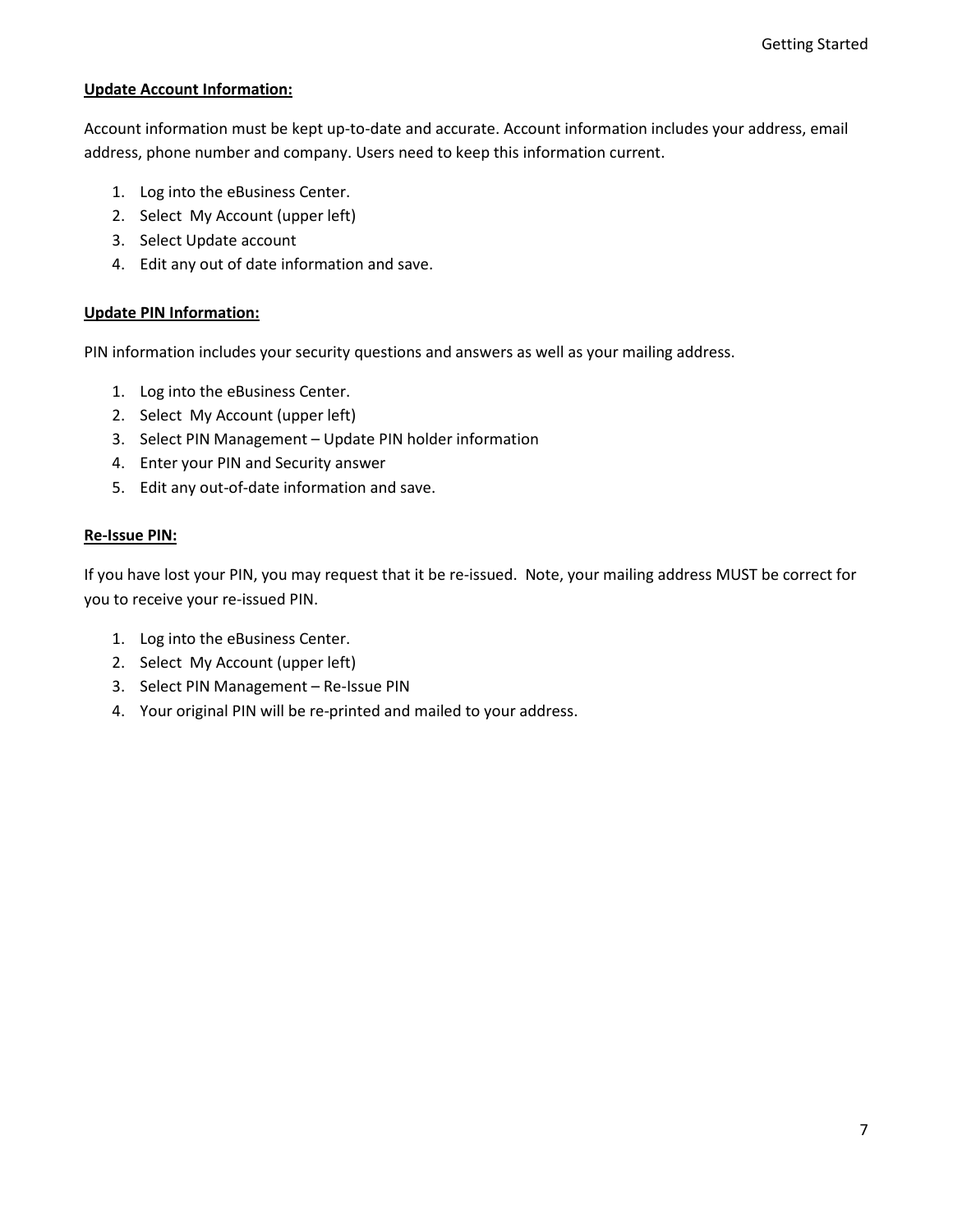Getting Started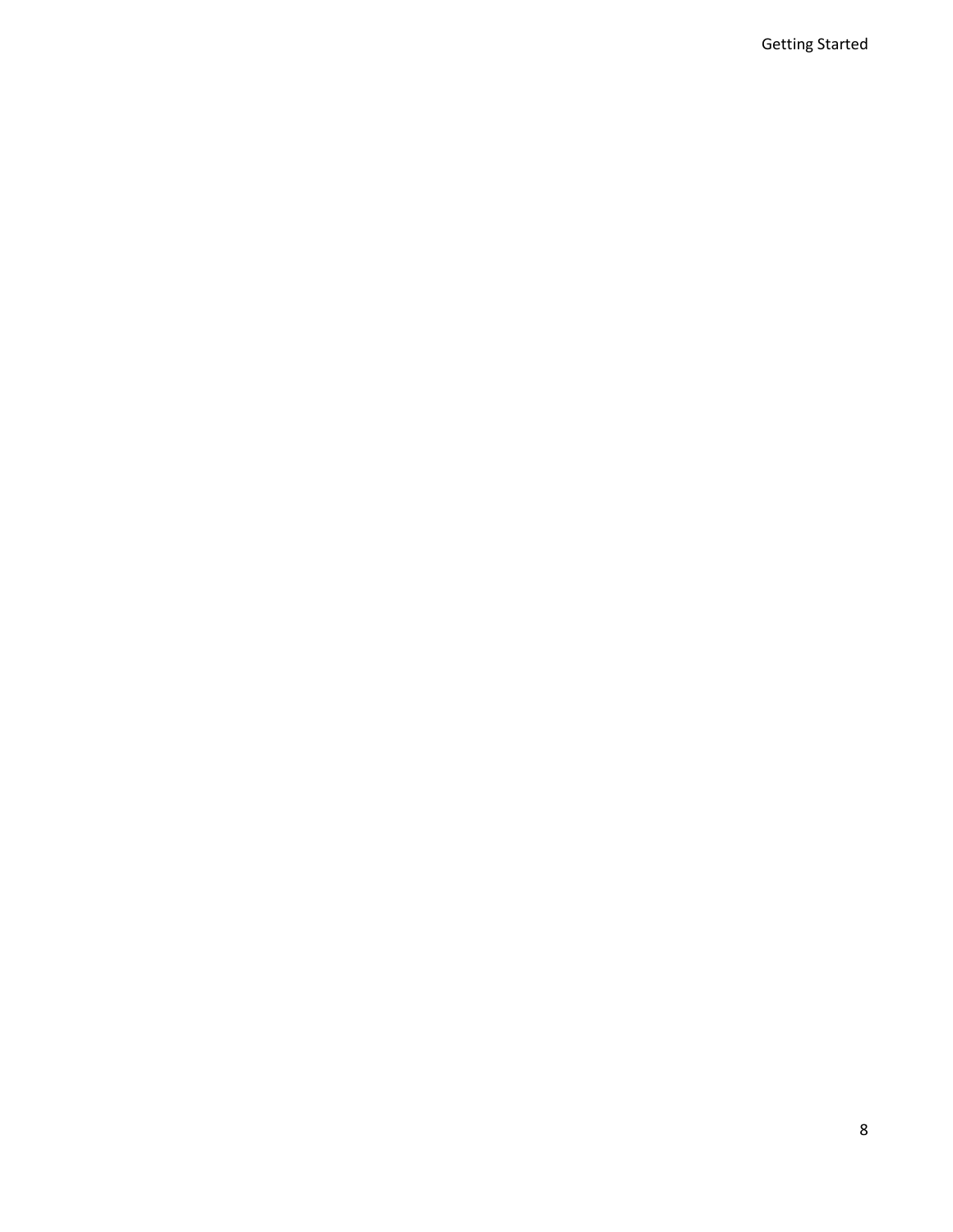#### **Create an account on the eBusiness center:**

1. Go to<https://ebiz.epa.ohio.gov/> and select the link "Create New Account".

| Ohio Environmental<br><b>Protection Agency</b>                                                                                                                                         | eBusiness Center       |  |  |
|----------------------------------------------------------------------------------------------------------------------------------------------------------------------------------------|------------------------|--|--|
| Ohio EPA's eBusiness Center is a secure portal for the regulated community and<br>consultants to electronically complete and file Ohio EPA-related reports and permit<br>applications. | eBusiness Center Login |  |  |
|                                                                                                                                                                                        | User ID:               |  |  |
| <b>New Account</b>                                                                                                                                                                     |                        |  |  |
| Don't have an account? Click the link below to create a new account.                                                                                                                   |                        |  |  |
| <b>Create New Account</b>                                                                                                                                                              | Password:              |  |  |
|                                                                                                                                                                                        | Enter your password    |  |  |
| <b>System Support</b>                                                                                                                                                                  |                        |  |  |
| Do you need assistance or have questions about Ohio EPA eBusiness Center?                                                                                                              | Login                  |  |  |
| Click here for online help                                                                                                                                                             |                        |  |  |
| Phone: (877) 372-2499 (1-877-EPA-BIZZ)                                                                                                                                                 | Forgot your password?  |  |  |
| Hours of live support: 8:00 AM - 5:00 PM weekdays,                                                                                                                                     |                        |  |  |
| except State holidays.                                                                                                                                                                 |                        |  |  |
|                                                                                                                                                                                        |                        |  |  |
| 2. Enter a User ID                                                                                                                                                                     |                        |  |  |
| <b>Create New Account</b>                                                                                                                                                              |                        |  |  |

| <b>Account Information</b>                                                                                                                                                  |          |        |
|-----------------------------------------------------------------------------------------------------------------------------------------------------------------------------|----------|--------|
| <b>Create a New User ID</b><br>Please enter your desired user ID. The user ID must be between 1 and 30 characters and cannot contain spaces. The user ID is case sensitive. |          |        |
| User ID                                                                                                                                                                     |          |        |
|                                                                                                                                                                             | Continue | Cancel |

3. Enter a password. Enter your name, address, email and phone number. At the bottom will be a "Submit" button.

## **Create New Account**

| <b>Account Information</b>  |                                                                                                                                              |
|-----------------------------|----------------------------------------------------------------------------------------------------------------------------------------------|
| <b>Create a New User ID</b> | Please enter your desired user ID. The user ID must be between 1 and 30 characters and cannot contain spaces. The user ID is case sensitive. |
| <b>User ID</b>              | 123                                                                                                                                          |
| <b>First Name</b>           |                                                                                                                                              |
| <b>Middle Name</b>          |                                                                                                                                              |
| <b>Last Name</b>            |                                                                                                                                              |
| <b>Company Name</b>         |                                                                                                                                              |
| <b>Job Title</b>            |                                                                                                                                              |
|                             |                                                                                                                                              |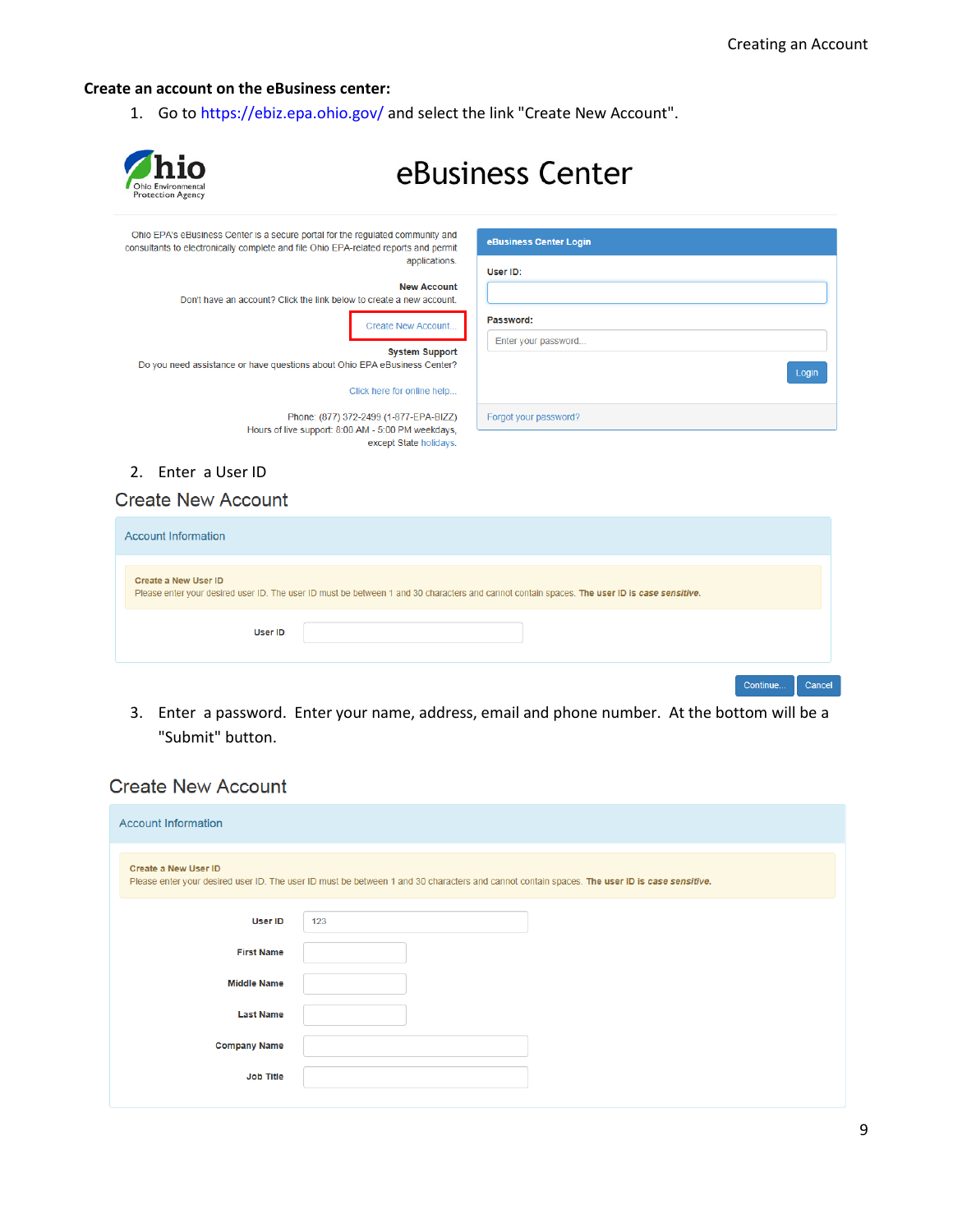### Creating an Account

| Security Information                                                                                                                                                               |                                                                                                                                                                                   | Show/Hide Help |
|------------------------------------------------------------------------------------------------------------------------------------------------------------------------------------|-----------------------------------------------------------------------------------------------------------------------------------------------------------------------------------|----------------|
| <b>Password Requirements</b><br>• Length of at least 8 characters<br>$\cdot$ At least one digit: $(0 - 9)$<br><b>Examples</b><br>Buckeyes#1, LoneValley?2, Pass@word1, Fire@truck9 | • At least one uppercase and at least one lowercase letter: (A - Z and a - z)<br>• At least one special character: $\frac{1}{2}$ @ # \$ % ^ & * () - _ = +   [] { } ; : / ? . < > |                |
| Password                                                                                                                                                                           | <b>Verify Password</b>                                                                                                                                                            |                |
| <b>Password Hint</b>                                                                                                                                                               |                                                                                                                                                                                   |                |
| <b>Security Question</b>                                                                                                                                                           |                                                                                                                                                                                   |                |
| <b>Security Answer</b>                                                                                                                                                             |                                                                                                                                                                                   |                |
| <b>Contact Information</b>                                                                                                                                                         |                                                                                                                                                                                   |                |
| <b>Address Line 1</b>                                                                                                                                                              |                                                                                                                                                                                   |                |
| <b>Address Line 2</b>                                                                                                                                                              | (optional)                                                                                                                                                                        |                |
| City                                                                                                                                                                               |                                                                                                                                                                                   |                |
| <b>State</b>                                                                                                                                                                       | $\blacktriangledown$<br>[select]<br>Zip                                                                                                                                           |                |
| <b>Primary Email Address</b>                                                                                                                                                       |                                                                                                                                                                                   |                |
| <b>Verify Primary Email Address</b>                                                                                                                                                |                                                                                                                                                                                   |                |
| <b>Secondary Email Address</b>                                                                                                                                                     | (optional)                                                                                                                                                                        |                |
| <b>Verify Secondary Email Address</b>                                                                                                                                              | (optional)                                                                                                                                                                        |                |
| <b>Phone Number</b>                                                                                                                                                                | (XXX) XXX-XXXX                                                                                                                                                                    |                |
|                                                                                                                                                                                    | <b>Create Account</b>                                                                                                                                                             | Cancel         |

Log into the eBusiness center with the password and user id that you just created.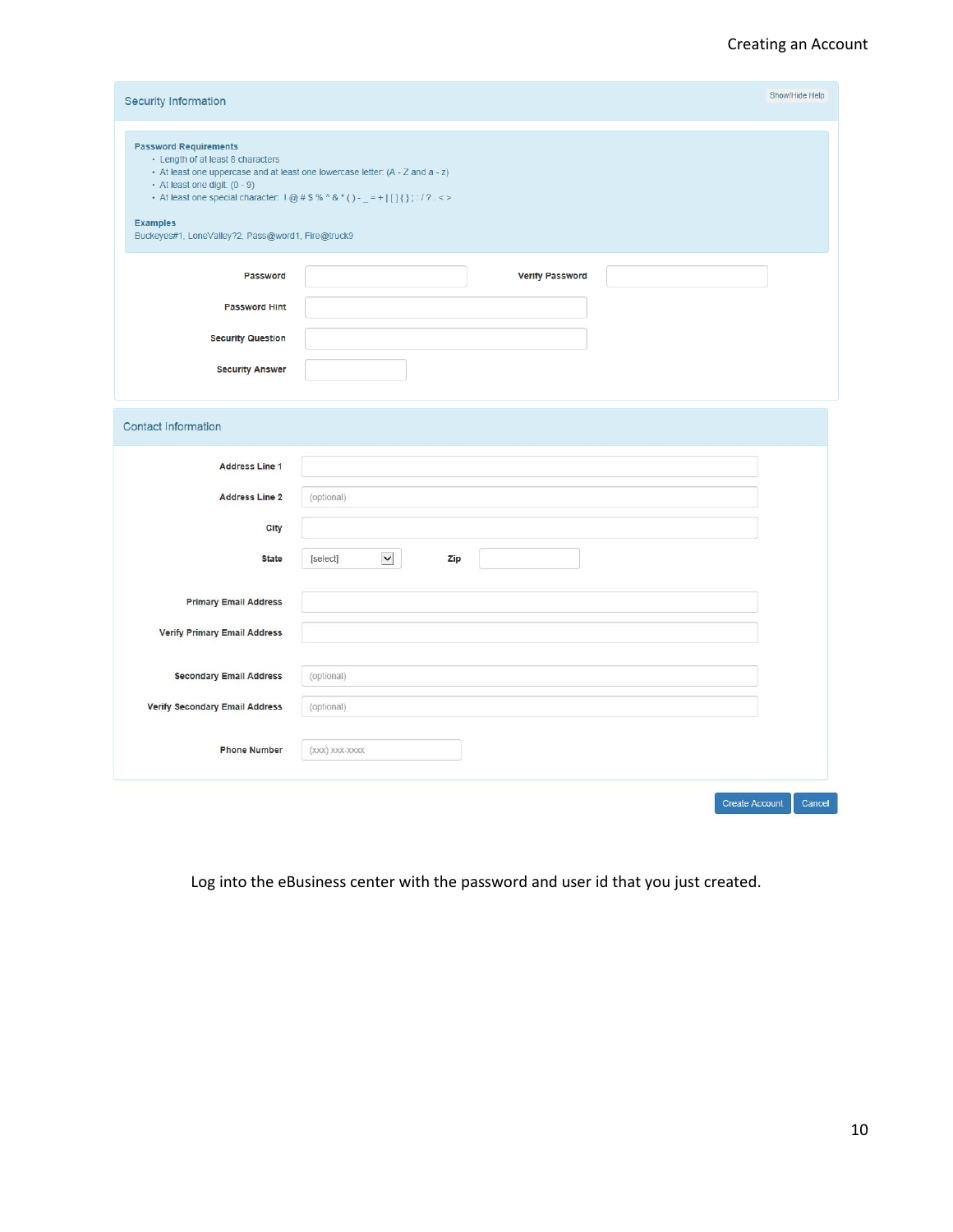eBusiness Center Login

| State of Ohio   Ohio EPA   Logout                      |                                          |                         |                 |                     |                                                               |
|--------------------------------------------------------|------------------------------------------|-------------------------|-----------------|---------------------|---------------------------------------------------------------|
| <b>Telly</b>                                           | $\overline{2}$                           | <b>eBusiness Center</b> |                 |                     |                                                               |
| eBusiness Home                                         | My Account                               |                         | 3               |                     | Current Account:<br>btarver                                   |
|                                                        | Welcome to the Ohio EPA eBusiness Center |                         |                 |                     | <b>Need Help?</b><br><b>Click this box</b><br>for assistance. |
|                                                        |                                          |                         |                 |                     |                                                               |
| <b>Available Services</b> (What is the is?)<br>Service |                                          | <b>Action</b>           | <b>Status</b>   | <b>Facilities</b>   | <b>Delegations</b>                                            |
| e-DMR                                                  |                                          | Request                 | <b>Inactive</b> | view/edit           |                                                               |
| <b>DSIWM Disposal Fees</b>                             |                                          | Request                 | Inactive        | view/edit           |                                                               |
| <b>E2</b> Administration                               |                                          | Deactivate              | Ac tive         | view/edit           | view/edit                                                     |
| <b>DSW Credible Data</b>                               |                                          | <b>Request</b>          | <b>Inactive</b> | view/edit           |                                                               |
| e-Drinking Water Reports                               |                                          | Deactivate              | Ac tive         | view/edit           | view/edit                                                     |
| Air Services                                           |                                          | Request                 | tive<br>5       | view/edit           |                                                               |
| My Tasks (3)                                           |                                          |                         |                 |                     | 6                                                             |
| Name <b>V</b>                                          |                                          | Status ▼                |                 | Created ▼           | <b>Action</b>                                                 |
| SWTR Report: Report ID=28                              |                                          |                         | <b>Active</b>   | 07/15/2009 12:14:51 | hide                                                          |
| SWTR Report: Report ID=29                              |                                          |                         | Ac tive         | 07/15/2009 12:44:48 | hide                                                          |
| Water Plant/Distribution Report: Report ID=30          |                                          |                         | Ac tive         | 07/15/2009 02:35:13 | hide                                                          |
|                                                        |                                          |                         |                 |                     |                                                               |
| For the latest Ohio EPA news check out our home page.  |                                          |                         |                 |                     |                                                               |

#### **eBusiness home page:**

- **1.** Links: These will be on all pages and will take you to the State of Oho home page, Ohio EPA home page or to log out of the ebusiness Center
- **2.** eBusiness Home: This link will be on all pages and will return you to this main page
- **3.** Account: This will always indicate your userid for the account logged into the eBusiness Center
- **4.** Available Services: These are currently all of the available services or programs that can be accessed. The eDrinking Water Reports link will take you into eDWR.
- **5.** Facilities: This link is for managing, adding, deleting and requesting water system and laboratory associations to your account.
- **6.** Delegations: This link allows Responsible Officials to delegate access to additional user accounts to prepare or certify reports.
- **7.** My Tasks: Lists all reports that are currently in process or submitted and any pending requests for service or PIN applications.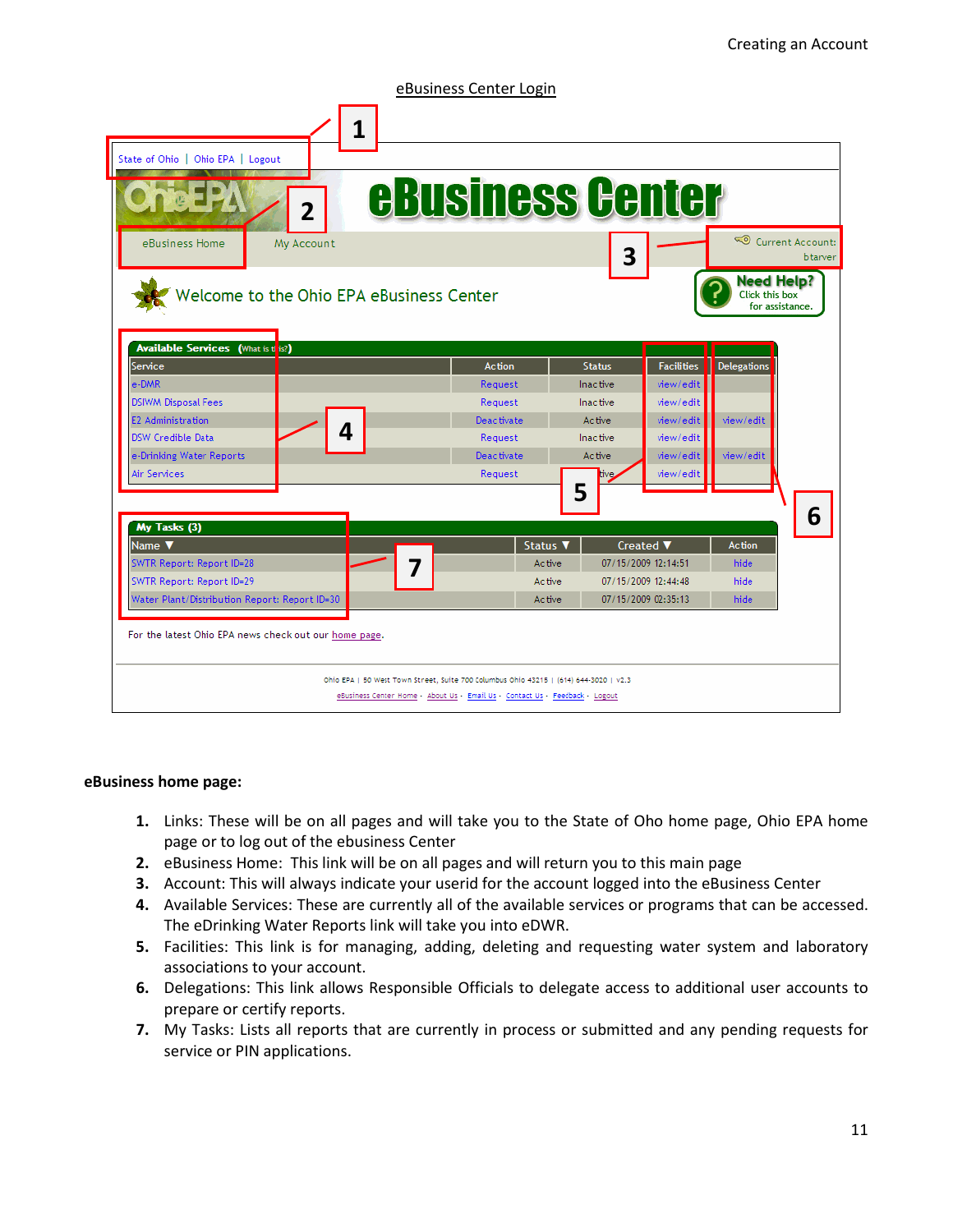Creating an Account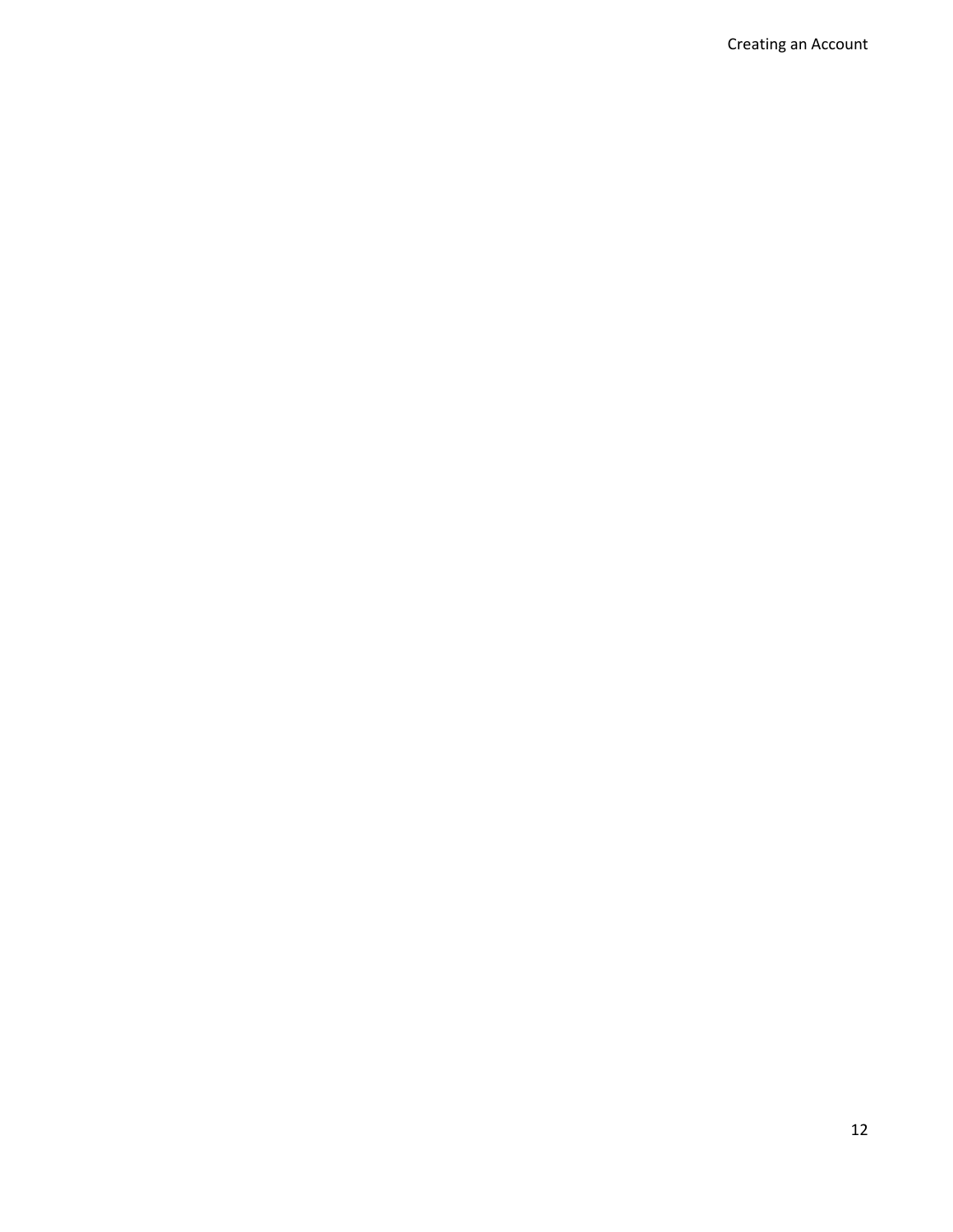Request a PIN (electronic signature)

**1.** In the My Tasks section, select Request New PIN

| Environmental<br><b>Protection Agency</b>             |                                                                                                  |                 | eBusiness Center    |                                                        |
|-------------------------------------------------------|--------------------------------------------------------------------------------------------------|-----------------|---------------------|--------------------------------------------------------|
| eBusiness Home<br>My Account                          |                                                                                                  |                 |                     |                                                        |
| Welcome to the Ohio EPA eBusiness Center              |                                                                                                  |                 |                     | <b>Need Help?</b><br>Click this box<br>for assistance. |
| <b>Available Services</b> (What is this?)             |                                                                                                  |                 |                     |                                                        |
| Service                                               | Action                                                                                           | <b>Status</b>   | <b>Facilities</b>   | Delegations                                            |
| e-DMR                                                 | Request                                                                                          | <b>Inactive</b> | view/edit           |                                                        |
| <b>DSIWM Disposal Fees</b>                            | Request                                                                                          | Inactive        | view/edit           |                                                        |
| <b>DSW Credible Data</b>                              | Request                                                                                          | Inactive        | view/edit           |                                                        |
| Hazardous Waste Annual Report (eDRUMS)                | Request                                                                                          | <b>Inactive</b> | view/edit           |                                                        |
| e-Drinking Water Reports                              | Deactivate                                                                                       | Ac tive         | view/edit           |                                                        |
|                                                       |                                                                                                  |                 |                     |                                                        |
| Air Services<br>My Tasks (1)                          | Request                                                                                          | Inactive        | view/edit           |                                                        |
|                                                       | Status <b>V</b>                                                                                  |                 | Created ▼           | <b>Action</b>                                          |
| Name <sub>V</sub><br><b>Request New PIN</b>           | New                                                                                              |                 | 02/12/2009 10:01:27 | hide                                                   |
|                                                       |                                                                                                  |                 |                     | show hidden tasks (3)                                  |
| For the latest Ohio EXA news check out our home page. |                                                                                                  |                 |                     |                                                        |
|                                                       | Ohio EPA   50 West Town Street, Suite 700 Columbus Ohio 43215   (614) 644-3020   v3.24           |                 |                     |                                                        |
|                                                       | eBusiness Center Home - About Us - Privacy Statement - Email Us - Contact Us - Feedback - Logout |                 |                     |                                                        |
| My Tasks (1)                                          |                                                                                                  |                 |                     |                                                        |
| Name <b>V</b>                                         |                                                                                                  |                 |                     | Status <b>V</b>                                        |
| <b>Request New PIN</b>                                |                                                                                                  |                 |                     | <b>New</b>                                             |
| 1                                                     |                                                                                                  |                 |                     |                                                        |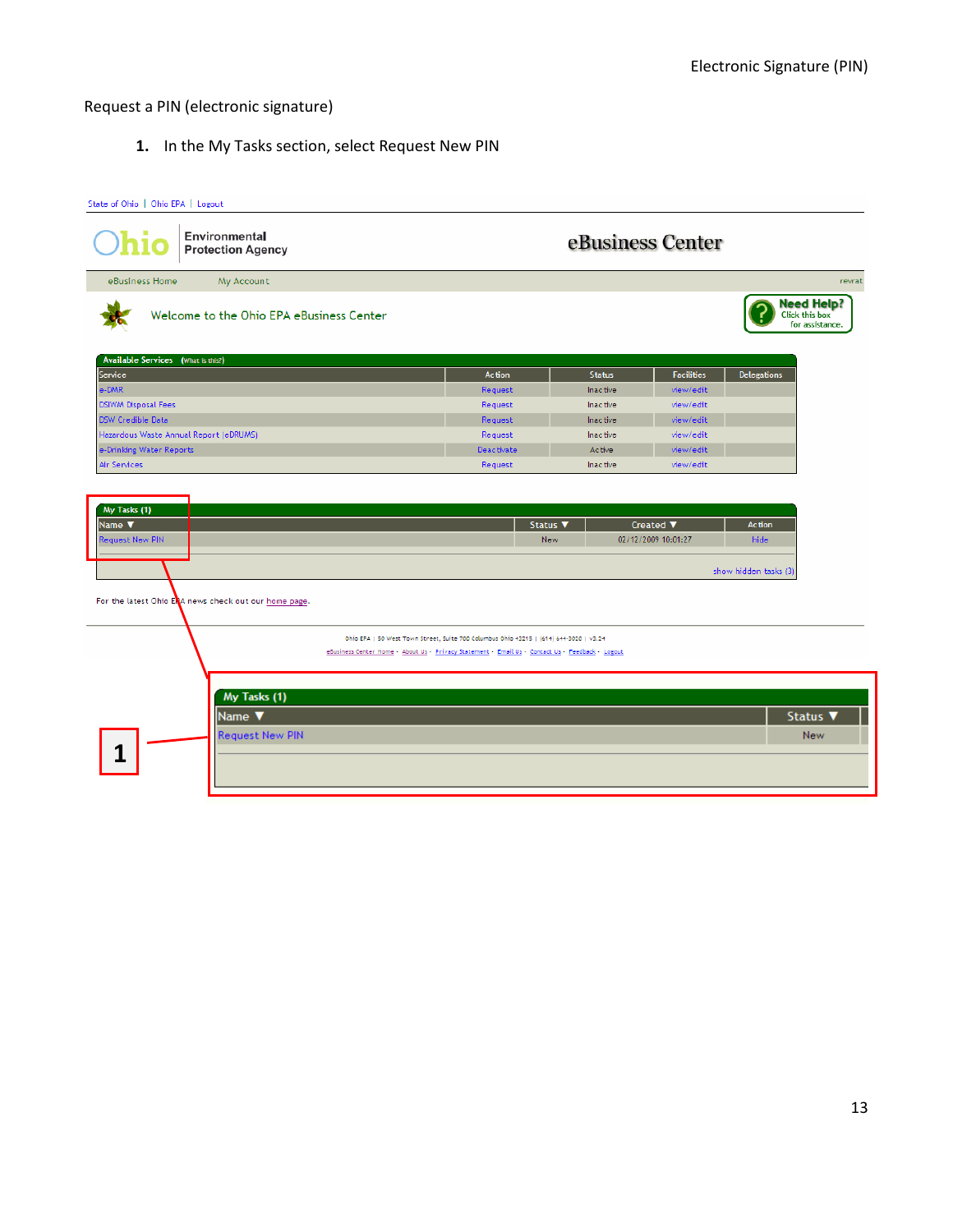

Environmental eBusiness Center **Protection Agency** My Account eBusiness Home **PIN Request** PIN Holder Information Below is the contact information required to request your PIN. By default, it has been populated with the information you entered when you<br>Created this account. Your PIN will serve as your legally binding electronic signat address below. If necessary revise the contact information to ensure PIN confidentiality. \* First Name: Brian **2**Middle Name: \* Last Name: Tarver \* Address Line 1: 50 W Town St

**2.** Verify Name, address, phone

\* Verify Email Address: [

Address Line 2:

\* City: Columbus  $\star$  State:  $\boxed{\text{OH}}$  $\star$  Zip Code:  $\boxed{43215}$ 

\* Phone Number: 614 . 728 . 1740 Ext: \* Email Address: brian.tarver@epa.state.oh.us

**3**

**3.** Re-Enter your email address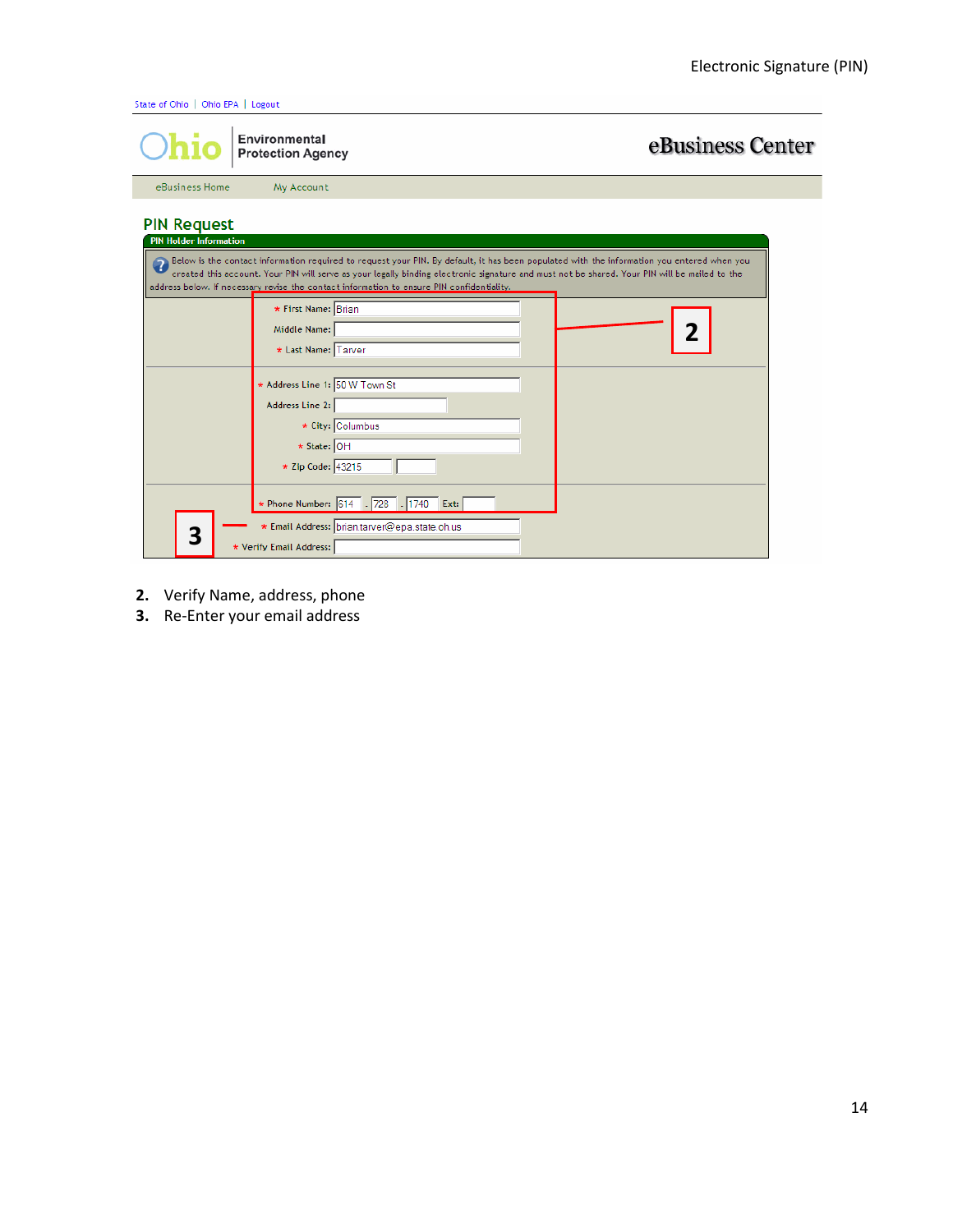| <b>Security Questions</b>                                                                                                                                                                                                                                                                 |  |  |  |  |  |
|-------------------------------------------------------------------------------------------------------------------------------------------------------------------------------------------------------------------------------------------------------------------------------------------|--|--|--|--|--|
| The security question is a question to which only you know the answer. For example, you might enter, "Pet's name?", "Mother's maiden name?",<br>7<br>'Favorite color?", etc.                                                                                                              |  |  |  |  |  |
| The security question answer is the correct answer to the security question you entered above.                                                                                                                                                                                            |  |  |  |  |  |
| Each security question and answer must be unique. For example, you can't enter the security question "What is my favorite car?" more than once and<br>you can't use the answer "Corvette" more than once.                                                                                 |  |  |  |  |  |
| Please keep these questions secure and remember to create nonobvious or easily guessable questions. For example: "What high school did I attend?",<br>may be guessable by someone who knows you or where you live. A better question might be: "Who was my favorite high school teacher?" |  |  |  |  |  |
| . Don't write this information down anywhere.<br>• Never send this information by email.                                                                                                                                                                                                  |  |  |  |  |  |
| The answers to your security questions are not case sensitive.                                                                                                                                                                                                                            |  |  |  |  |  |
| * Security Question 1:<br>Д                                                                                                                                                                                                                                                               |  |  |  |  |  |
| * Security Answer 1:                                                                                                                                                                                                                                                                      |  |  |  |  |  |
| * Security Question 2:                                                                                                                                                                                                                                                                    |  |  |  |  |  |
| * Security Answer 2:                                                                                                                                                                                                                                                                      |  |  |  |  |  |
| * Security Question 3:                                                                                                                                                                                                                                                                    |  |  |  |  |  |
| * Security Answer 3:                                                                                                                                                                                                                                                                      |  |  |  |  |  |
| * Security Question 4:                                                                                                                                                                                                                                                                    |  |  |  |  |  |
| * Security Answer 4:                                                                                                                                                                                                                                                                      |  |  |  |  |  |
| * Security Question 5:                                                                                                                                                                                                                                                                    |  |  |  |  |  |
| * Security Answer 5:                                                                                                                                                                                                                                                                      |  |  |  |  |  |
|                                                                                                                                                                                                                                                                                           |  |  |  |  |  |
| <b>Request PIN</b><br>Cancel<br>5                                                                                                                                                                                                                                                         |  |  |  |  |  |
|                                                                                                                                                                                                                                                                                           |  |  |  |  |  |

- **4.** Create Five Security Questions and Answers
- **5.** Select Request PIN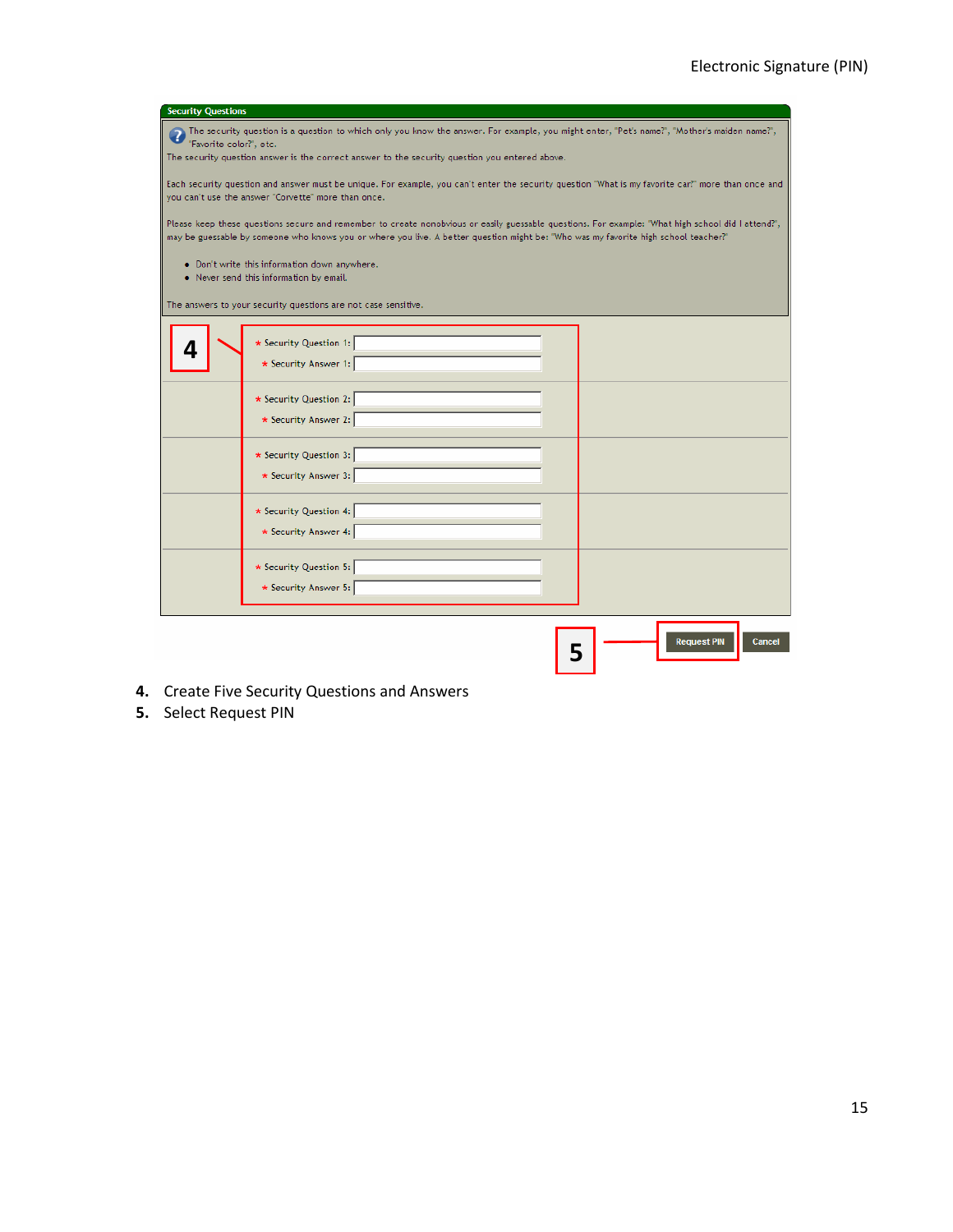#### Environmental eBusiness Center **Protection Agency** eBusiness Home My Account **PIN Request Complete PIN Request** Your PIN request was successfully submitted. You will also receive an email notification with ) additional instructions on how to activate your PIN once your PIN has been approved. To begin, please download the Subscriber Agreement form listed below by clicking the link. The next step is to sign the Subscriber Agreement in the presence of a notary. After attesting to the statement on the Subscriber Agreement, have it notarized and then mail the Subscriber Agreement as instructed to Ohio EPA. Once approved, Ohio EPA will send your PIN via regular U.S. mail to the address you provided online. If you need assistance or have questions regarding the Ohio EPA eBusiness Center please call our technical support at (877) 372-2499 (1-877-EPA-BIZZ) or send an e-mail to ebizhelpdesk@epa.state.oh.us. Technical support hours of operation are 8:00 AM - 5:00 PM weekdays, except state holidays. Send your notarized Subscriber Agreement to Ohio EPA at one of the following addresses: **Mailing Address** Overnight Delivery Address Ohio EPA Ohio EPA ATTN: ITS PIN Management ATTN: ITS PIN Management PO Box 1049 50 West Town Street, Suite 700 Columbus, OH 43216-1049 Columbus, OH 43215 Subscriber Agreement Form **6**To download the document listed above you will need the free Adobe Acrobat Reader. If you do not have the reader you can download it by clicking on the image below. Get<br>ADOBE\* READER\* Continue..

- **6.** Open the subscriber agreement form
- **7.** Print, Notarize and Send to EPA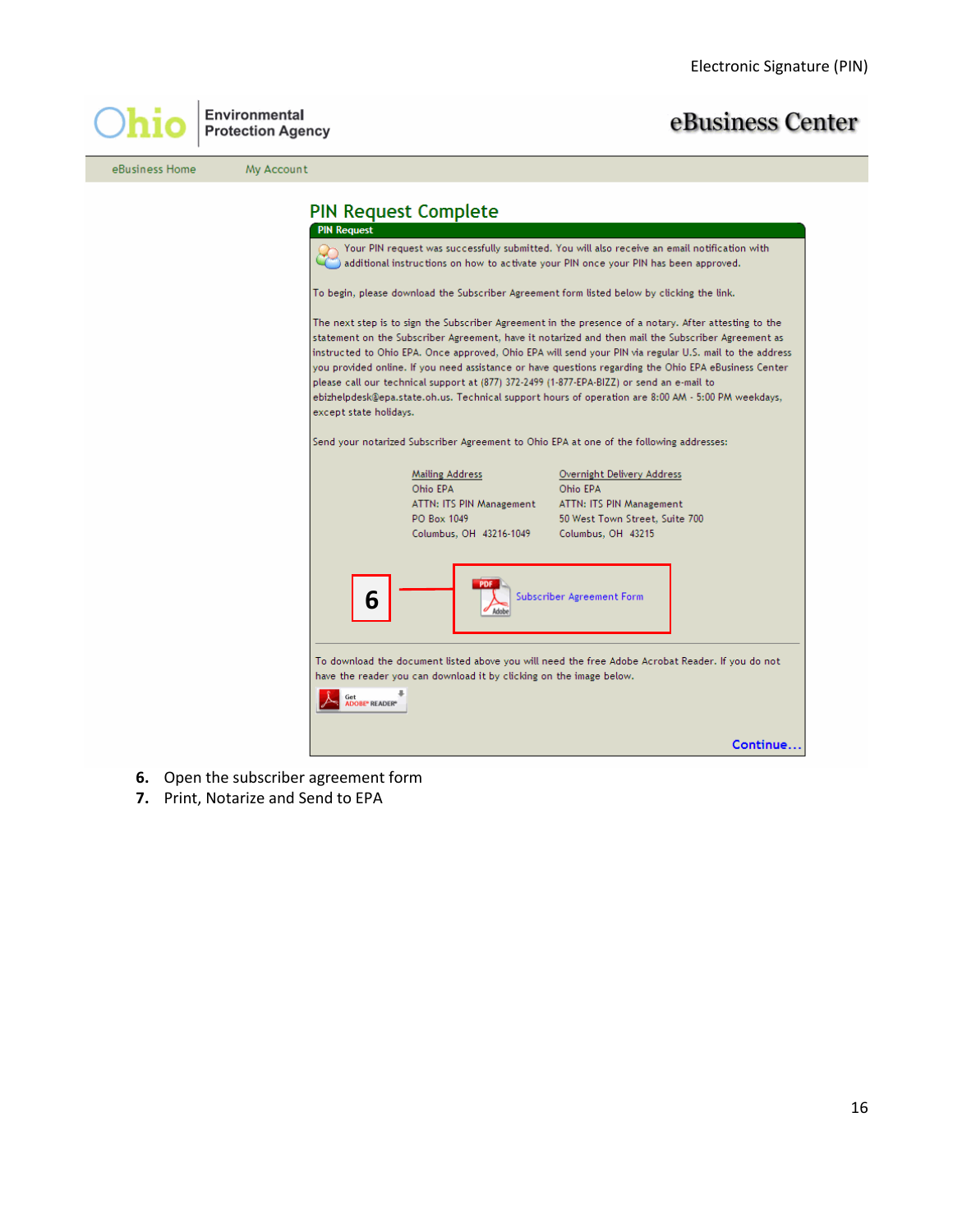## **Subscriber Agreement 7**

In accordance with the provisions of 40 Code of Federal Regulations Part III (Cross Media Electronic Reporting) part 3.2000 and Ohio Administrative Code Rule 123:3-1-01 (Use of Electronic Signatures and Records, Office of Information Technology), all individuals wishing to submit electronic data to the Ohio EPA shall obtain a personal identification number (PIN) and agree to the certification below prior to submitting information online.

Please read the certification below and sign in the presence of a notary. Please return the notarized Subscriber Agreement to the Ohio EPA per the "Subscriber Agreement Instructions".

Once approved, your PIN will be sent to you by regular U.S. Mail.

**I understand and agree that the electronic signature device (PIN) I obtain from Ohio EPA shall serve as a legally enforceable signature to the same extent as an original handwritten signature on a paper document. I also agree to protect the security of my password and PIN from compromise and shall take all necessary steps to prevent its loss, disclosure, or use by any other person. In the event that I have any reason to believe that the PIN has or may have been compromised, I agree to promptly report the problem to the Ohio EPA.**

**I agree to select challenge questions that call for items of information that are not easily guessed or researched and which call for information that I have committed to long-term memory. I agree to keep any record of my challenge question answers secret and secure. I agree to promptly report any evidence of compromise to Ohio EPA.**

Terri Tarver

\_\_\_\_\_\_\_\_\_\_\_\_\_\_\_\_\_\_\_\_\_\_\_\_\_\_\_\_\_\_\_\_\_\_\_\_\_\_\_\_\_\_\_\_\_\_\_ PIN Applicant Signature

Sworn before me and subscribed in my presence this day of  $(month)$ , \_\_\_\_\_\_\_\_\_\_(year).

\_\_\_\_\_\_\_\_\_\_\_\_\_\_\_\_\_\_\_\_\_\_\_\_\_\_\_\_\_\_\_\_\_\_\_ Notary Public Signature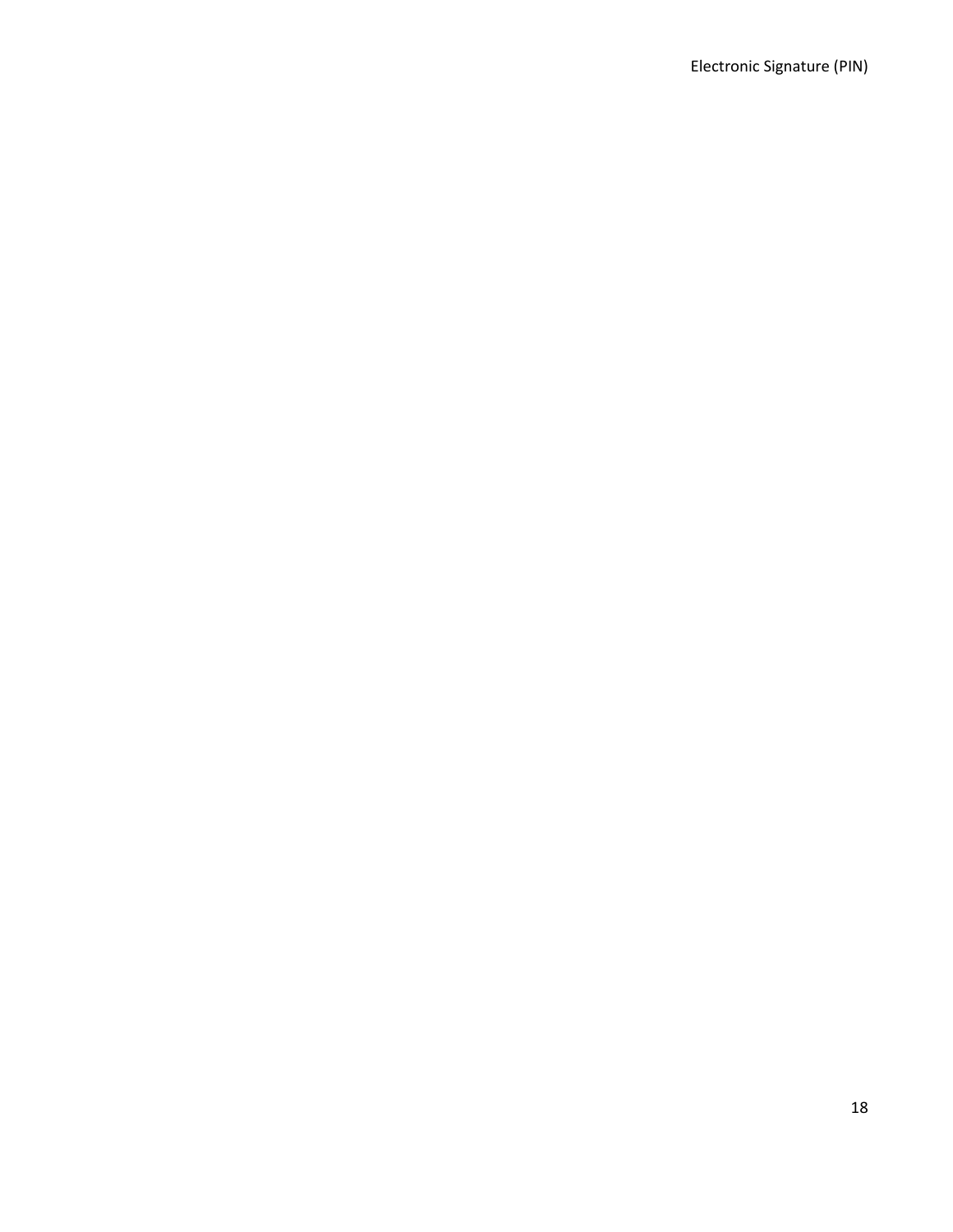#### **eDWR Service Request**

To begin reporting with eDWR reports, the responsible official of the water system or laboratory must request the eDWR service.

**Note:** Ohio EPA will only be approving responsible officials (RO) for this service. Any other users associated to your facility will be approved by the RO in the delegations service. (This will be explained in the next section)

From the eBusiness home page:

Select the link the "view/edit" link under the Facilities column.

| <b>Available Services</b> (What is this?) |                   |                 |                   |             |  |
|-------------------------------------------|-------------------|-----------------|-------------------|-------------|--|
| Service                                   | Action            | <b>Status</b>   | <b>Facilities</b> | Delegations |  |
| <b>Air Services</b>                       | Request           | <b>Inactive</b> | view/edit         |             |  |
| l e-DMR                                   | Request           | <b>Inactive</b> | view/edit         |             |  |
| DMWM Disposal Fees (Pay Existing Invoice) |                   | <b>Inactive</b> |                   |             |  |
| DMWM Facility Registration                | Request           | <b>Inactive</b> | view/edit         |             |  |
| <b>DMWM Transporter Registration</b>      | Request           | <b>Inactive</b> |                   |             |  |
| DSW Credible Data                         | Request           | <b>Inactive</b> | view/edit         |             |  |
| e-Drinking Water Reports                  | <b>Deactivate</b> | Active          | view/edit         | view/edit   |  |
| DMWM Disposal Fees (Submit Reports)       | Request           | <b>Inactive</b> | view/edit         |             |  |

This will load the Facility Selection and Service Management page.

| Select and Manage Facilities Associated with Your Service                                                                                                                                                                                                                                                                                                                                                                                                                                                                                                                                                                                                   |
|-------------------------------------------------------------------------------------------------------------------------------------------------------------------------------------------------------------------------------------------------------------------------------------------------------------------------------------------------------------------------------------------------------------------------------------------------------------------------------------------------------------------------------------------------------------------------------------------------------------------------------------------------------------|
| Please select a facility from the list below. If you do not see the facility you want in the list, you may need to add a facility to your service profile by clicking<br>"Add Facility" below. Repeat for each additional facilities you wish to add. Once you have added one or more facilities, dick 'Request Service' to submit your<br>request. Note: If you have been delegated access to a facility, but do not see an active link to the facility below, this is an indication that access to the<br>facility for this service requires a PIN. You will be granted access to the listed facility once you have completed the PIN activation process. |
| Note to e-Drinking Water Report users: The first step in activating the e-Drinking Water Reports (eDWR) service is to associate it with one or more Public<br>Water Systems (PWS) and/or Laboratories. To add a PWS and/or Laboratory for use with eDWR, please CLICK the "Add Facility" button below. This will allow<br>you to search for the PWS and/or Laboratory you wish to be associated to for this service.                                                                                                                                                                                                                                        |
| If you already have a PWS and/or Laboratory associated to this service, you will see it in the listing below. If you wish to add another PWS or Laboratory to<br>this service, CLICK the "Add Facility" button.                                                                                                                                                                                                                                                                                                                                                                                                                                             |
| Authorization to use e-Drinking Water Reports (eDWR) is only granted to Responsible Officials (RO) of a Public Water System (PWS) or Laboratory. The RO<br>can delegate rights (submit or prepare) to additional eBusiness Center accounts/users as they deem necessary. This can be done using the Delegation<br>Window once you have been approved for the eDWR service.                                                                                                                                                                                                                                                                                  |
| PLEASE NOTE: Ohio EPA will not grant the service to anyone other than an RO. The ROs will be responsible for managing all other service authorizations<br>using the Delegation Window. Additionally, your eBusiness Center Personal Identification Number (PIN) will be required to delegate this service to<br>additional users.                                                                                                                                                                                                                                                                                                                           |
| Add Facility<br>Service: e-Drinking Water Reports                                                                                                                                                                                                                                                                                                                                                                                                                                                                                                                                                                                                           |
| <b>Facility Association Information</b>                                                                                                                                                                                                                                                                                                                                                                                                                                                                                                                                                                                                                     |
| <b>Facility Name</b><br><b>Regulatory Program ID</b><br><b>Agency Core ID</b><br><b>Request Status</b><br><b>Action</b>                                                                                                                                                                                                                                                                                                                                                                                                                                                                                                                                     |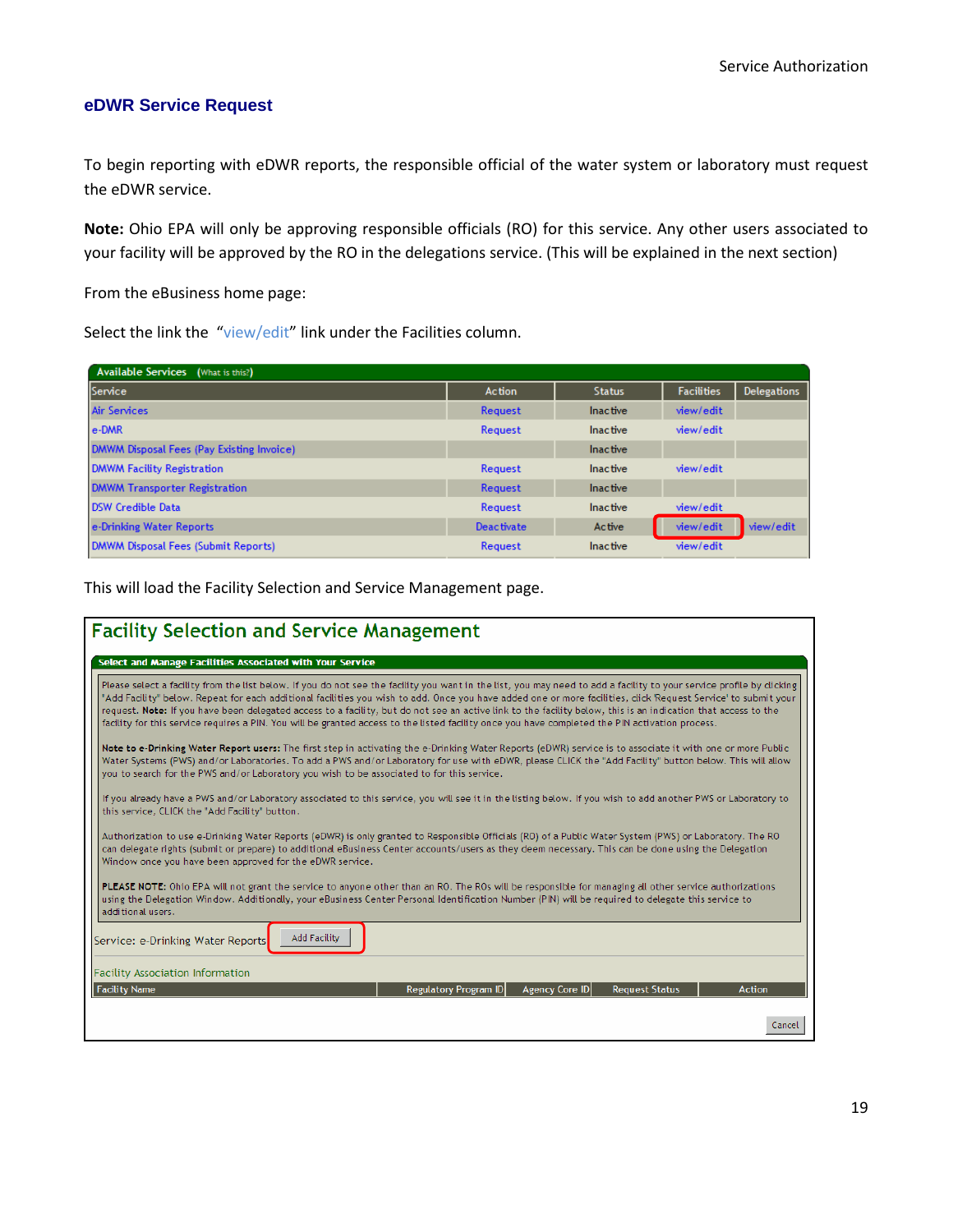Select the "Add Facility" button to search for you specific Laboratory or Public Water System. In the Search Screen, search for your water system or laboratory by name, ID, address, etc….

| <b>Service Activation - Facility Search</b>                                                                                                                                                                                      |  |                                                                                                                                                                                                                                                                                                                                                                                                                              |
|----------------------------------------------------------------------------------------------------------------------------------------------------------------------------------------------------------------------------------|--|------------------------------------------------------------------------------------------------------------------------------------------------------------------------------------------------------------------------------------------------------------------------------------------------------------------------------------------------------------------------------------------------------------------------------|
| <b>Facility Search Criteria</b>                                                                                                                                                                                                  |  |                                                                                                                                                                                                                                                                                                                                                                                                                              |
| PWS" you can enter "brick" in the "Name" field below. This will search for all PWSs or Laboratories with "brick" in the name.<br>specific criteria if an initial search is not successful.<br>NOTE: Not all fields are required. |  | Use this search to locate a PWS and/or Laboratory for association. The search uses "contains" logic. For example, if the PWS is "Redbrick<br>Searching by the Regulatory Program ID, which is your PWS or Laboratory ID (e.g. OH1234567, BACTI-6789 or CHEM-1234), is the quickest<br>and most accurate way to find a match. A search by street name and county is also an efficient way to find potential matches. Try less |
|                                                                                                                                                                                                                                  |  |                                                                                                                                                                                                                                                                                                                                                                                                                              |
| <b>Regulatory Program ID:</b>                                                                                                                                                                                                    |  | <b>PWS ID-OH0123456</b>                                                                                                                                                                                                                                                                                                                                                                                                      |
| <b>Agency Core ID:</b>                                                                                                                                                                                                           |  |                                                                                                                                                                                                                                                                                                                                                                                                                              |
| Name:                                                                                                                                                                                                                            |  |                                                                                                                                                                                                                                                                                                                                                                                                                              |
| Alias:                                                                                                                                                                                                                           |  | Please Note: For best results, enter only 1                                                                                                                                                                                                                                                                                                                                                                                  |
| <b>Address Line 1:</b>                                                                                                                                                                                                           |  | or 2 criteria. See above text for best<br>criteria to use for this service. Click HERE for                                                                                                                                                                                                                                                                                                                                   |
| <b>Address Line 2:</b>                                                                                                                                                                                                           |  | additional help.                                                                                                                                                                                                                                                                                                                                                                                                             |
| City:                                                                                                                                                                                                                            |  |                                                                                                                                                                                                                                                                                                                                                                                                                              |
| County: <none></none>                                                                                                                                                                                                            |  |                                                                                                                                                                                                                                                                                                                                                                                                                              |
| Zip:                                                                                                                                                                                                                             |  |                                                                                                                                                                                                                                                                                                                                                                                                                              |
|                                                                                                                                                                                                                                  |  |                                                                                                                                                                                                                                                                                                                                                                                                                              |
|                                                                                                                                                                                                                                  |  | Search<br>Reset<br>Cancel                                                                                                                                                                                                                                                                                                                                                                                                    |

| <b>Service Activation - Facility Search Results</b><br>Your search criteria returned 4 facilities.<br>To select a facility dick on the Agency Core ID. If more than one record for the same facility is found, select the one with the appropriate Agency Core ID and/or<br>Regulatory Program ID for the service you are applying for. |                                                   |                                                     |       |                                               |
|-----------------------------------------------------------------------------------------------------------------------------------------------------------------------------------------------------------------------------------------------------------------------------------------------------------------------------------------|---------------------------------------------------|-----------------------------------------------------|-------|-----------------------------------------------|
| Agency Core ID ▼                                                                                                                                                                                                                                                                                                                        | Name ▼                                            | <b>Address</b>                                      | Zip   | <b>Regulatory Program ID</b>                  |
| 77231                                                                                                                                                                                                                                                                                                                                   | <b>Bowling Green City</b>                         | 304 N Church St<br><b>BOWLING GREEN OH</b>          | 43402 | $-$ OH8700311 (PWS)                           |
| 127868                                                                                                                                                                                                                                                                                                                                  | Bowling Green WTP Laboratory                      | 17549 West River Road<br>Bowling Green OH           | 43402 | - BACTI-80 (LABCE)<br>$-$ CHEM $-812$ (LABCE) |
| 77516                                                                                                                                                                                                                                                                                                                                   | Jehovahs Witnesses - Bowling<br>Green PWS         | 10444 Bowling Green Rd E<br><b>BOWLING GREEN OH</b> | 43402 | - OH8747912 (PWS)                             |
| 77297                                                                                                                                                                                                                                                                                                                                   | Northwestern W & S-Bowling<br>Green Road West PWS | 1Courthouse Sq<br><b>BOWLING GREEN OH</b>           | 43402 | - OH8704003 (PWS)                             |

From the search results, select Agency Core ID Link for the correct PWS or Laboratory. Follow the prompts to add additional facilities or to complete the association.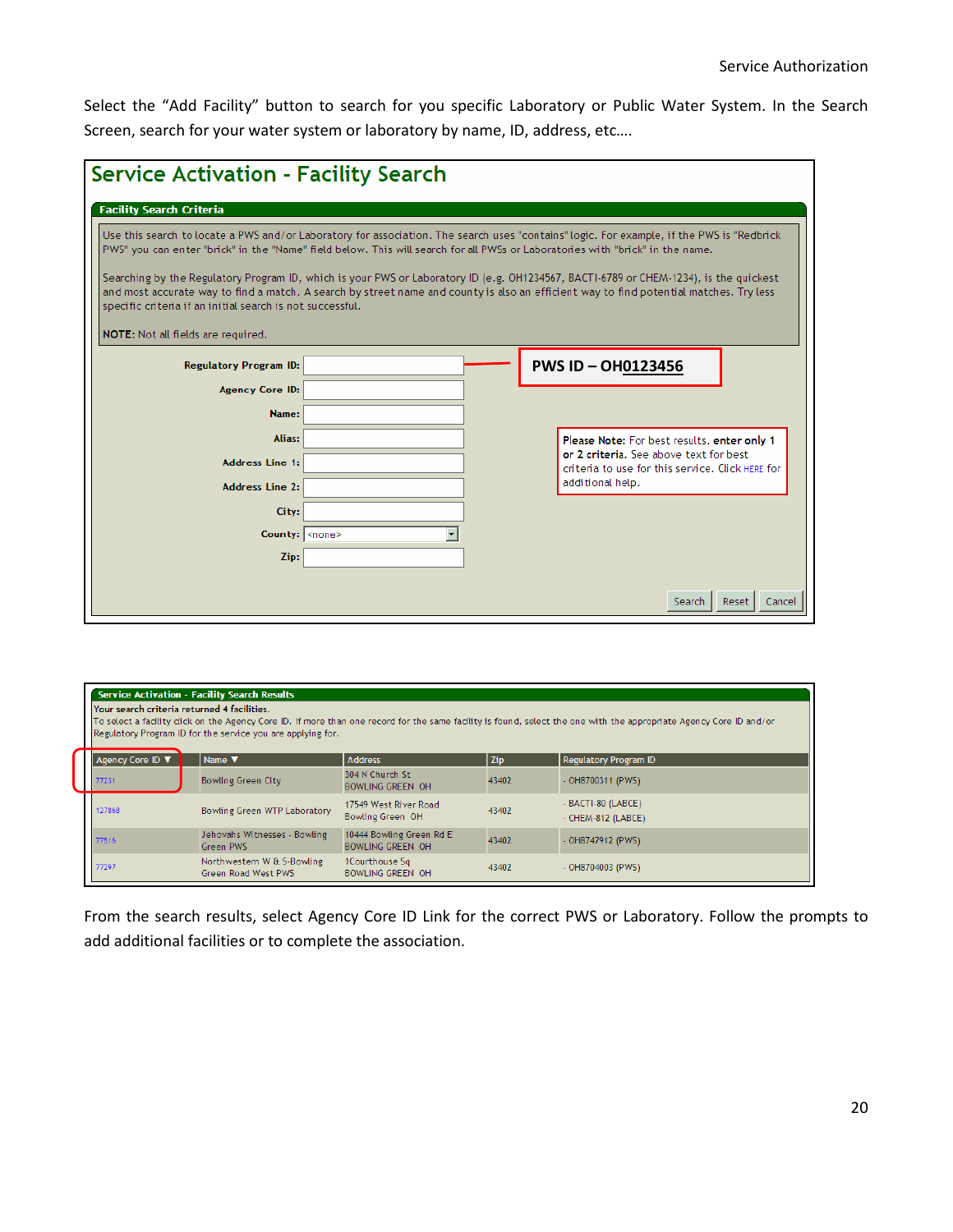| Add Facility<br>Service: e-Drinking Water Reports |                       |                |                       |                |
|---------------------------------------------------|-----------------------|----------------|-----------------------|----------------|
| <b>Facility Association Information</b>           |                       |                |                       |                |
| Facility Name                                     | Regulatory Program ID | Agency Core ID | <b>Request Status</b> | <b>Action</b>  |
| Bowling Green City (77231)                        |                       | 77231          | <b>NEW</b>            | remove         |
|                                                   |                       |                |                       | Next<br>Cancel |

| e-DWR Service Request        |                           |                                        |
|------------------------------|---------------------------|----------------------------------------|
| e-DWR Service Request        |                           |                                        |
| <b>Facility Associations</b> |                           |                                        |
| Facility ID                  | Facility                  | Certify/Submit                         |
| 77231                        | <b>Bowling Green City</b> | $\overline{v}$                         |
|                              |                           |                                        |
|                              |                           | Submit e-DWR Service Request<br>Cancel |

Once the service request is complete a pdf file is generated for the hard copy request for service. Note – Click on the PDF icon or "Division of Drinking and Ground Water" link to open the form. This form must be signed and mailed back to the agency. In addition to the request form, the user must send a letter providing proof of relationship to the facility and that you are in a position responsible for reporting drinking water data.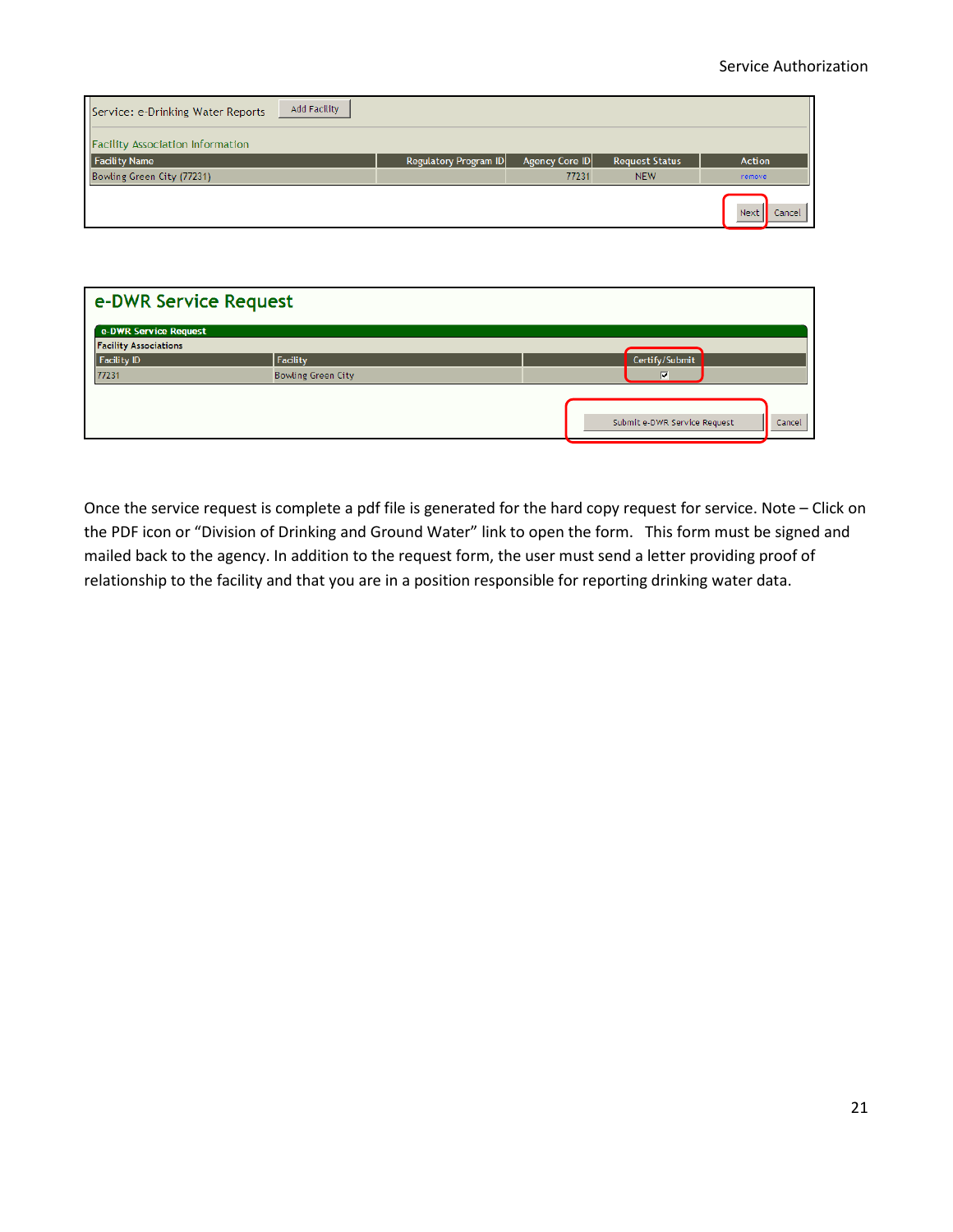## **Ohio EPA**

**e-DWR Service Authorization**

## **To Submit Drinking Water Reports**

I, \_\_\_\_\_\_\_\_\_\_\_\_\_\_\_\_\_\_\_\_\_\_\_\_\_\_\_\_\_\_\_\_\_\_\_\_\_\_\_\_\_, (name, title) by my signature below, certify that at this time I am a Responsible Official and/or the Operator In Charge for the following facilities and affirm that I am authorized to submit Drinking Water Reports for:

#### **Your PWS or Laboratory Name Address City**

I understand that Information submitted to Ohio EPA via e-DWR must be submitted by the Operator In Charge as defined in OAC rule 3745-83-01 for a public water system and/or OAC rule 3745-89-08 for a certified laboratory.

| User ID:XXX       | Company: | XXX  |
|-------------------|----------|------|
| Name: XXX         | Address: | XXX. |
| e-mail: XXX@XXXXX |          |      |

\_\_\_\_\_\_\_\_\_\_\_\_\_\_\_\_\_\_\_\_\_\_\_\_\_\_\_\_\_\_\_\_\_\_\_\_\_\_\_\_\_\_\_\_\_\_\_

\_\_\_\_\_\_\_\_\_\_\_\_\_\_\_\_\_\_\_\_\_\_\_\_\_\_\_\_\_\_\_\_\_\_\_\_\_\_\_\_\_\_\_\_\_\_\_

I certify under penalty of law that I have personally examined and am familiar with the information submitted herein, and I am aware that there are significant civil and criminal penalties for submitting false information, including the possibility of fine and imprisonment. I understand that this attestation of fact pertains to the implementation, oversight, and enforcement of a state or federal environmental program and must be true to the best of my knowledge.

**Signature** 

\_\_\_\_\_\_\_\_\_\_\_\_

Title

Date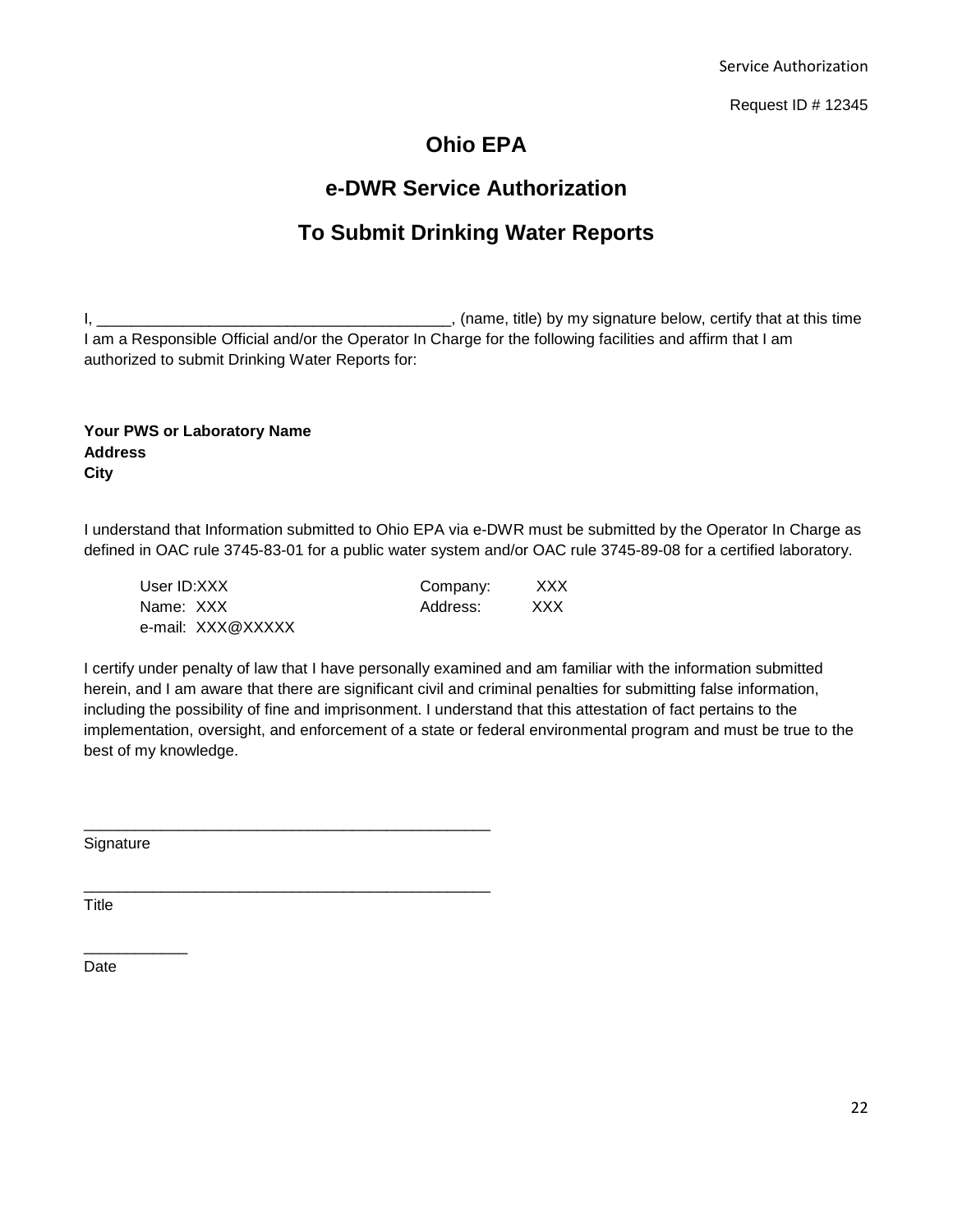## **Ohio EPA**

### **e-DWR Service Authorization**

## **To Submit Drinking Water Reports**

#### Instructions for Facility Association

Verify that the information Pre-Printed on the form is correct, including your account information and Request ID#. Sign and date the document. Print, complete and mail in the attached form, acknowledging your acceptance of responsibility.

#### **Provide Proof of your relationship to the Facility**

**Provide proof of your relationship for the facilities by including a letter from the water system or lab indicating that you are in a position responsible for reporting drinking water data. The letter should be on company/water system letterhead.**

**For Example:**

**Dear Sir,**

**I am the designated Operator-in-Charge for the City of XXXXX water system.**

**Sincerely,**

**John Doe**

PLEASE NOTE: Authorization to use e-Drinking Water Reports (eDWR) is only granted to Responsible Officials (RO) of a Public Water System (PWS) or Laboratory. The RO can delegate rights (submit or prepare) to additional eBusiness Center accounts/users as they deem necessary.

Ohio EPA will not grant the service to anyone other than a Responsible Official(RO).

Send the Signed Form and Letter to the Ohio EPA Division of Drinking and Ground Waters at one of the following

addresses:

Mailing Address: Overnight Delivery Address: Ohio EPA, Ohio EPA Division of Drinking and Ground Water Division of Drinking and Ground Water ATTN: eDWR Delegation ATTN: eDWR Delegation PO Box 1049 **FO Box 1049 FO Box 1049 FO Box 1049 FO Box 1049** Columbus, OH 43216-1049 Columbus, OH 43215

When these documents are received and reviewed, the Ohio EPA Division of Drinking and Ground Waters will grant authority to submit eDrinking Water Reports (eDWR) for the specified facilities. An e-mail will be sent to the applicant when the association has been granted. If for some reason, Ohio EPA is unable to approve this association the applicant will be contacted via e-mail with further information.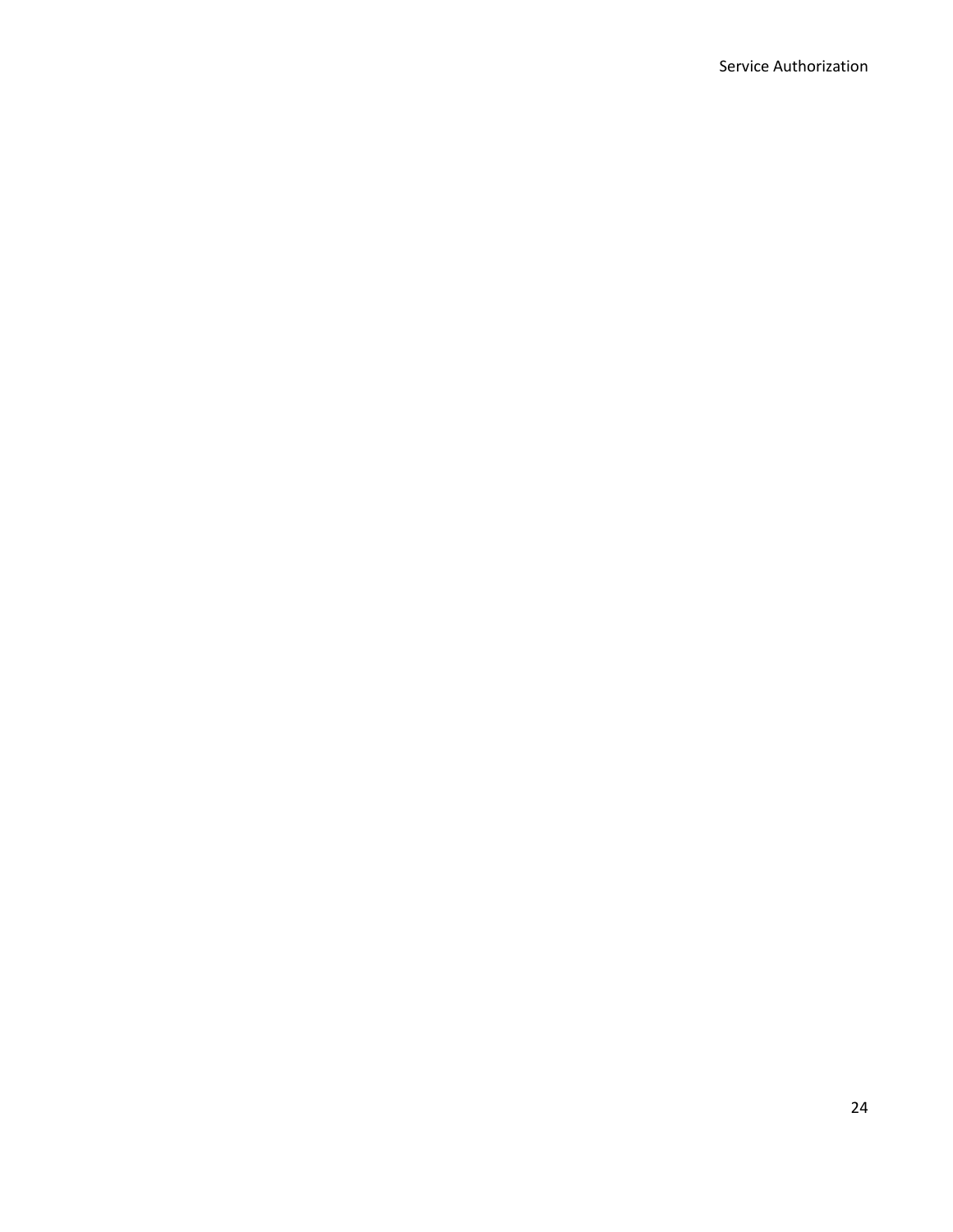#### **Delegation of Authority**

Responsible Official or Operator of Record grants access to one or more user accounts.

Delegator determines the Access Rights (User Roles) for delegated users:

#### **User Roles:**

- (A) Preparer: Can View and Prepare reports, but not PIN and submit any reports
- (B) Certifier: Allowed to prepare, PIN and submit Reports
- 1. Person to be Delegated to, must have an ebusiness account
- 2. Select view/edit under Delegations (Same row as e-Drinking Water Reports)
- 3. Select Role
- 4. PIN

| State of Ohio   Ohio EPA   Logout                                                  |                                          |                 |                   |                       |                                      |
|------------------------------------------------------------------------------------|------------------------------------------|-----------------|-------------------|-----------------------|--------------------------------------|
|                                                                                    | eBusiness Center                         |                 |                   |                       |                                      |
| eBusiness Home<br>My Account                                                       |                                          |                 |                   |                       | Current Account:<br>btarver          |
|                                                                                    |                                          |                 |                   |                       |                                      |
| <b>Available Services</b> (What is this?)                                          | Welcome to the Ohio EPA eBusiness Center |                 |                   | <b>Click this box</b> | <b>Need Help?</b><br>for assistance. |
| Service                                                                            | <b>Action</b>                            | <b>Status</b>   | <b>Facilities</b> | <b>Delegations</b>    |                                      |
| e-DMR                                                                              | Request                                  | <b>Inactive</b> | view/edit         |                       |                                      |
|                                                                                    | Request                                  | Inactive        | view/edit         |                       |                                      |
|                                                                                    | Deactivate                               | <b>Active</b>   | view/edit         | view/edit             |                                      |
| <b>DSIWM Disposal Fees</b><br><b>E2 Administration</b><br><b>DSW Credible Data</b> | Request                                  | <b>Inactive</b> | view/edit         |                       |                                      |
| e-Drinking Water Reports                                                           | Deactivate                               | Ac tive         | view/edit         | view/edit             |                                      |

| Facility                               | Regulatory<br>Program ID | Role                 | Delegated By                      | <b>Accounts</b> |                      |                     |               |        |  |        |                      |  |        |        |
|----------------------------------------|--------------------------|----------------------|-----------------------------------|-----------------|----------------------|---------------------|---------------|--------|--|--------|----------------------|--|--------|--------|
| <b>Information Management</b>          | $-$ OH2599912            | Responsible Official |                                   | <b>Account</b>  | Role                 | <b>Delegated By</b> | <b>Status</b> | Action |  |        |                      |  |        |        |
| Section PWS (290011)<br>122 S Front St | (ACTIVE)                 |                      | <b>BJTarver</b>                   | eDWR Preparer   | btarver              | Active              | delete        |        |  |        |                      |  |        |        |
| Columbus, OH 43215                     |                          | briantarver          | Delegated Responsible<br>Official | btarver         | Active               | delete              |               |        |  |        |                      |  |        |        |
|                                        |                          |                      |                                   |                 |                      |                     |               |        |  | rmagni | Responsible Official |  | Active | delete |
|                                        |                          |                      |                                   | tbrewste        | Responsible Official |                     | Active        | delete |  |        |                      |  |        |        |
|                                        |                          |                      |                                   | twaller         | Responsible Official |                     | Active        | delete |  |        |                      |  |        |        |
|                                        |                          |                      |                                   |                 |                      | Add User            |               |        |  |        |                      |  |        |        |

5. Add User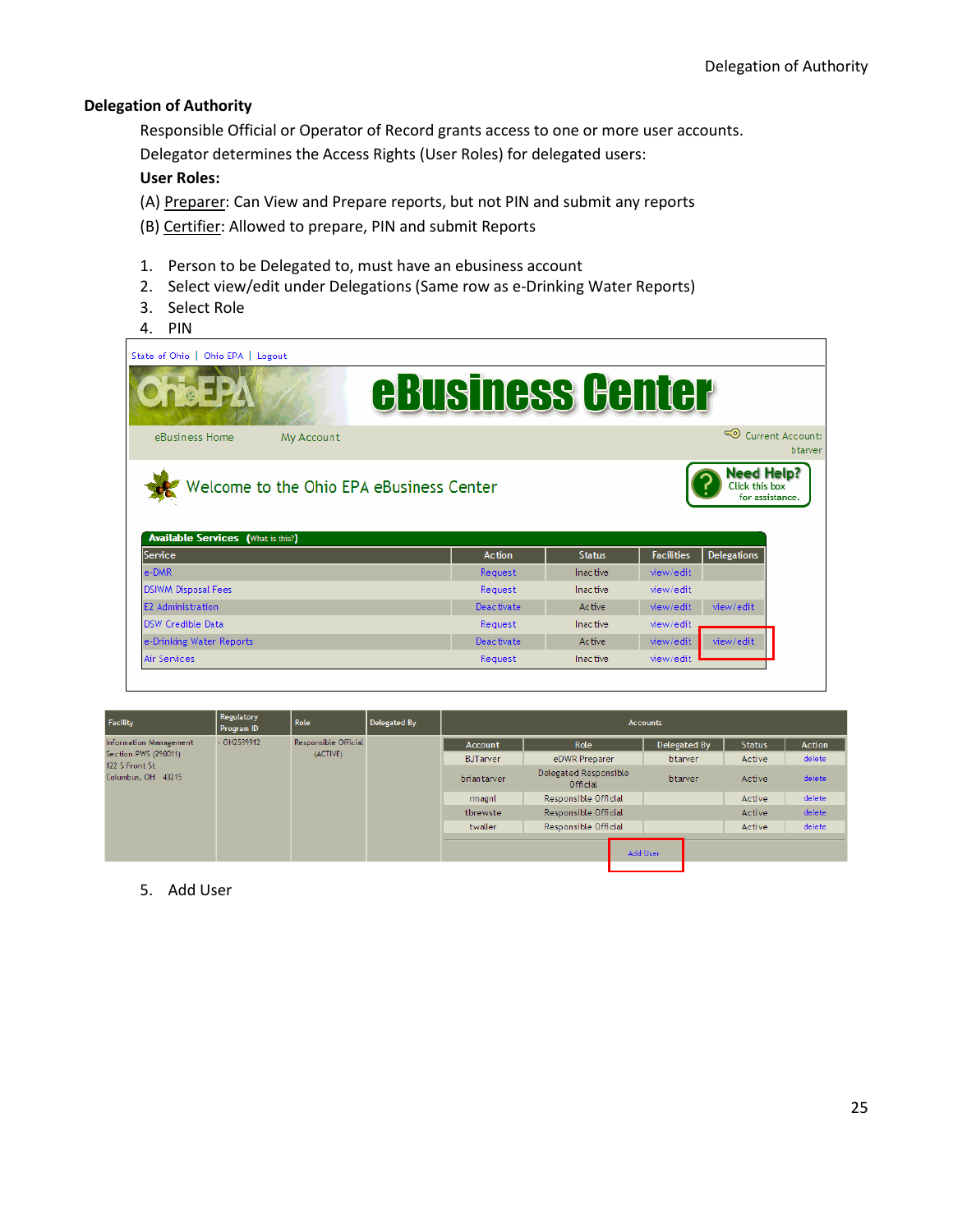#### **Service Activation - Selected Account List**

| Selected Account List                                                                                                                                                                                                                                                                                                                                                                                                |              |                                                                                                                                                                                                        |         |                           |  |  |
|----------------------------------------------------------------------------------------------------------------------------------------------------------------------------------------------------------------------------------------------------------------------------------------------------------------------------------------------------------------------------------------------------------------------|--------------|--------------------------------------------------------------------------------------------------------------------------------------------------------------------------------------------------------|---------|---------------------------|--|--|
| To search for the eBusiness Center user account(s) you want to delegate the e-Drinking Water Reports privileges, click 'Add Account' below and enter your account search criteria. You can<br>delegate to multiple accounts from the search results page or by searching for each user one at a time. Once the user account(s) are displayed in the Selected Account List, click Delegate to<br>go to the next step. |              |                                                                                                                                                                                                        |         |                           |  |  |
| been delegated.                                                                                                                                                                                                                                                                                                                                                                                                      |              | Only a Responsible Official as defined by OAC rule 3745-50-42 can delegate access privileges to other users. The Responsible Official is liable for any actions taken by users to whom privileges have |         |                           |  |  |
| <b>ID</b>                                                                                                                                                                                                                                                                                                                                                                                                            | Name/Address | Contact                                                                                                                                                                                                | Created | Action                    |  |  |
|                                                                                                                                                                                                                                                                                                                                                                                                                      |              | Add Account                                                                                                                                                                                            |         |                           |  |  |
|                                                                                                                                                                                                                                                                                                                                                                                                                      |              |                                                                                                                                                                                                        |         | <b>Delegate</b><br>Cancel |  |  |

#### 6. Add Account

| <b>Account Search Criteria</b> |                                                                                                                                                                                                                                                      |                                                   |
|--------------------------------|------------------------------------------------------------------------------------------------------------------------------------------------------------------------------------------------------------------------------------------------------|---------------------------------------------------|
|                                | To search for the user account(s) you want to delegate the e-Drinking Water Reports privileges, enter your search criteria below. You can<br>delegate to multiple accounts from the search results page or by searching for each user one at a time. |                                                   |
|                                |                                                                                                                                                                                                                                                      |                                                   |
| Last Name: Tarver              |                                                                                                                                                                                                                                                      |                                                   |
| <b>First Name:</b>             |                                                                                                                                                                                                                                                      | Please Note: For best results, enter only 1 or 2  |
| User ID:                       |                                                                                                                                                                                                                                                      | criteria. See above text for best criteria to use |
| Email Address:                 |                                                                                                                                                                                                                                                      | for this service. Click HERE for additional help. |
| Company Name:                  |                                                                                                                                                                                                                                                      |                                                   |
|                                |                                                                                                                                                                                                                                                      | Cancel<br><b>Search</b>                           |

7. Search name or User ID

#### **Account Search Results**

| Your search results returned 4 accounts. |  |  |
|------------------------------------------|--|--|
|                                          |  |  |

| <b>Results</b> |          |                                                        |                                                  |                     |
|----------------|----------|--------------------------------------------------------|--------------------------------------------------|---------------------|
| l Select.      | l ID.    | Name/Address                                           | Contact                                          | <b>Created</b>      |
| г              | biTarver | <b>Brian Tarver</b><br>50 W Town<br>Columbus, OH 43206 | brian.tarver@epa.state.oh.us<br>$(614)$ 728-1740 | 01/26/2010 01:33:29 |
|                | bitarver | brian Tarver<br>50 w town<br>columbus, OH 43205        | Brian.tarver@epa.state.oh.us<br>(514) 555-1212   | 10/28/2009 01:12:24 |
|                | Briant   | <b>Brian Tarver</b><br>50 town<br>Columbus, OH 12345   | brian.tarver@epa.state.oh.us<br>(555) 121-2323   | 03/11/2009 09:19:59 |
|                | revrat   | b tarver<br>50 w main st<br>clos, OH 12345             | brian@epa<br>$(111) 111 - 1212$                  | 09/24/2009 01:47:43 |
|                |          |                                                        |                                                  |                     |

Next Cancel

8. Select User